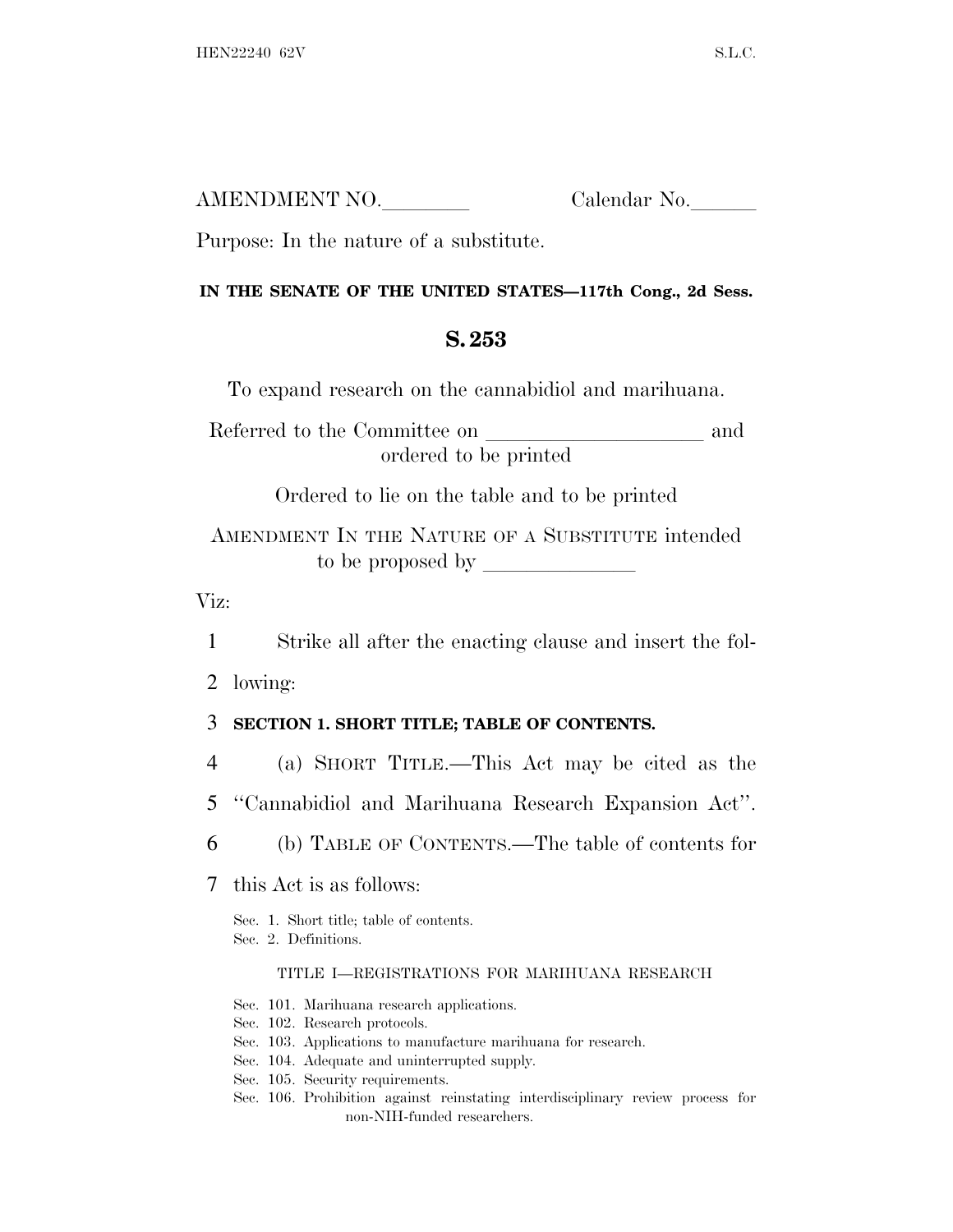#### TITLE II—DEVELOPMENT OF FDA-APPROVED DRUGS USING CANNABIDIOL AND MARIHUANA

- Sec. 201. Medical research on cannabidiol.
- Sec. 202. Registration for the commercial production and distribution of Food and Drug Administration-approved drugs.
- Sec. 203. Importation of cannabidiol for research purposes.

#### TITLE III—DOCTOR-PATIENT RELATIONSHIP

Sec. 301. Doctor-patient relationship.

TITLE IV—FEDERAL RESEARCH

Sec. 401. Federal research.

#### 1 **SEC. 2. DEFINITIONS.**

2 In this Act—

 (1) the term ''appropriately registered'' means that an individual or entity is registered under the Controlled Substances Act (21 U.S.C. 801 et seq.) to engage in the type of activity that is carried out by the individual or entity with respect to a con- trolled substance on the schedule that is applicable to cannabidiol or marihuana, as applicable;

10 (2) the term "cannabidiol" means—

 (A) the substance, cannabidiol, as derived from marihuana that has a delta-9- tetrahydrocannabinol level that is greater than 0.3 percent; and

15 (B) the synthetic equivalent of the sub-16 stance described in subparagraph (A);

17 (3) the terms ''controlled substance'', ''dis-18 pense'', ''distribute'', ''manufacture'', ''marihuana'', 19 and ''practitioner'' have the meanings given such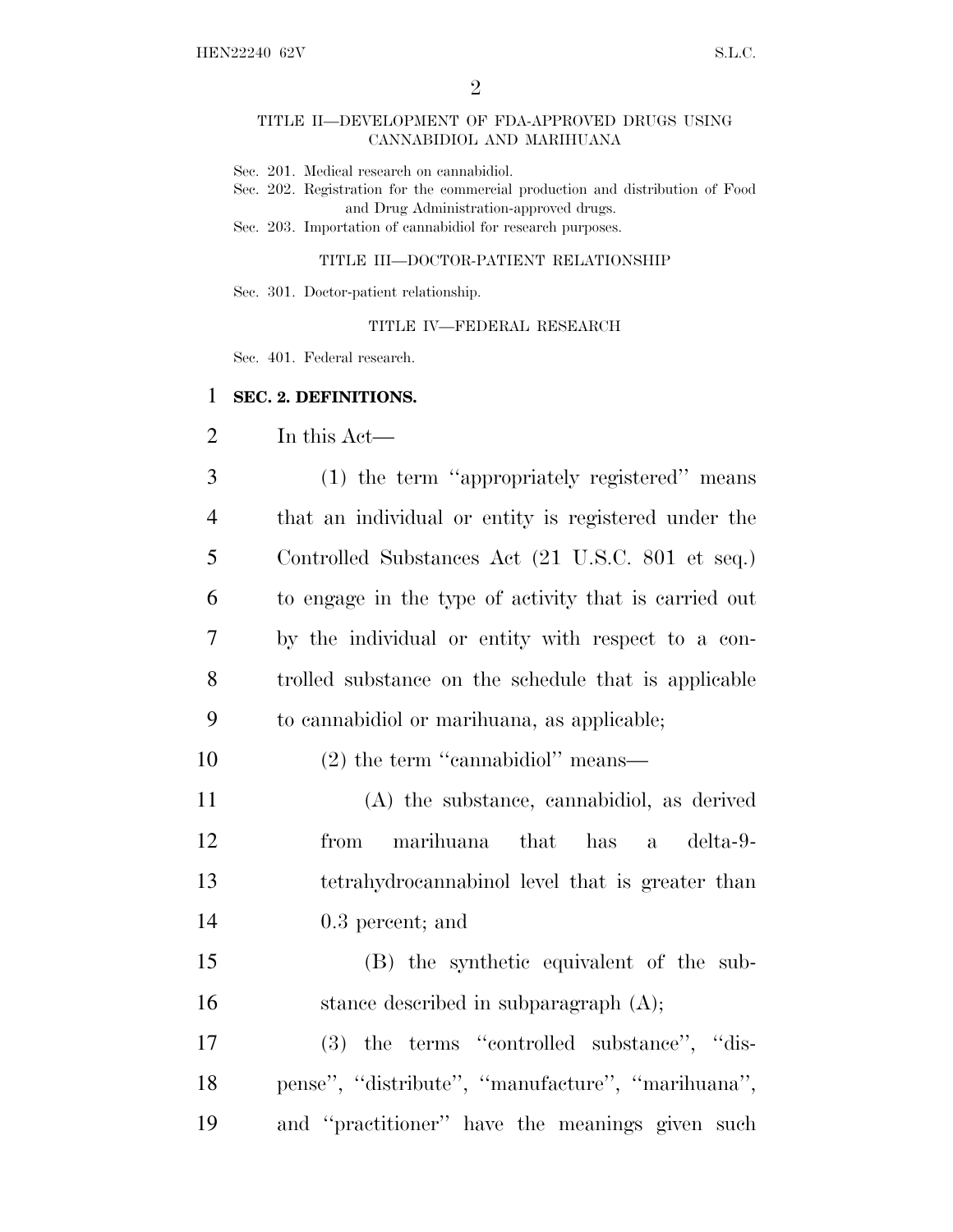| $\mathbf{1}$   | terms in section 102 of the Controlled Substances         |
|----------------|-----------------------------------------------------------|
| $\overline{c}$ | Act $(21 \text{ U.S.C. } 802)$ , as amended by this Act;  |
| 3              | (4) the term "covered institution of higher edu-          |
| $\overline{4}$ | cation" means an institution of higher education (as      |
| 5              | defined in section 101 of the Higher Education Act        |
| 6              | of 1965 (20 U.S.C. 1001)) that—                           |
| 7              | $(A)(i)$ has highest or higher research activ-            |
| 8              | ity, as defined by the Carnegie Classification of         |
| 9              | Institutions of Higher Education; or                      |
| 10             | (ii) is an accredited medical school or an                |
| 11             | accredited school of osteopathic medicine; and            |
| 12             | (B) is appropriately registered under the                 |
| 13             | Controlled Substances Act (21 U.S.C. 801 et               |
| 14             | $seq.$ ;                                                  |
| 15             | $(5)$ the term "drug" has the meaning given the           |
| 16             | term in section $201(g)(1)$ of the Federal Food,          |
| 17             | Drug, and Cosmetic Act $(21 \text{ U.S.C. } 321(g)(1));$  |
| 18             | $(6)$ the term "medical research for drug devel-          |
| 19             | opment" means medical research that is—                   |
| 20             | (A) a preclinical study or clinical investiga-            |
| 21             | tion conducted in accordance with section                 |
| 22             | 505(i) of the Federal Food, Drug, and Cos-                |
| 23             | metic Act $(21 \text{ U.S.C. } 355(i))$ or otherwise per- |
| 24             | mitted by the Department of Health and                    |
| 25             | Human Services to determine the potential                 |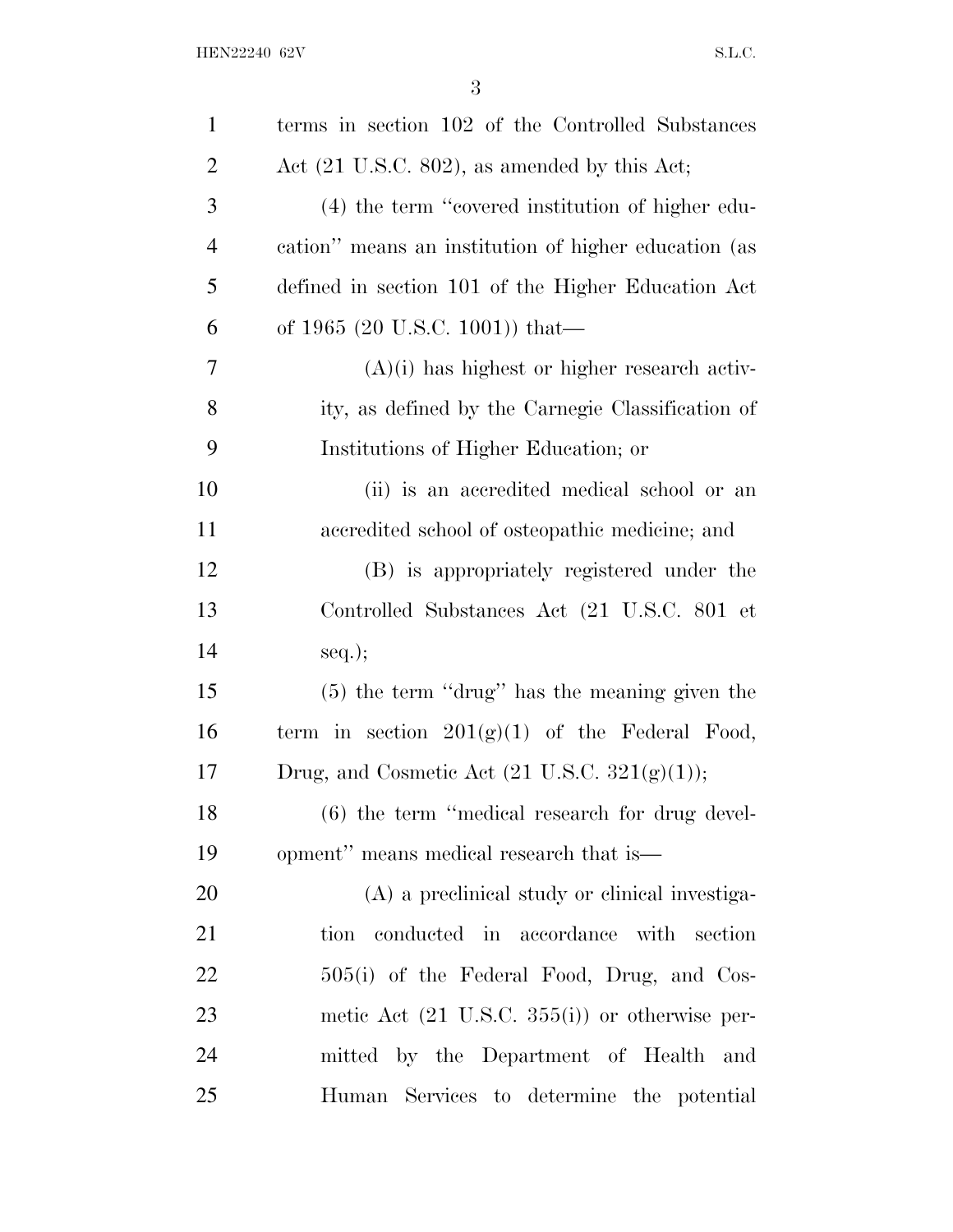| $\mathbf{1}$   | medical benefits of marihuana or cannabidiol as                    |
|----------------|--------------------------------------------------------------------|
| $\overline{2}$ | a drug; and                                                        |
| 3              | (B) conducted by a covered institution of                          |
| $\overline{4}$ | higher education, practitioner, or manufacturer                    |
| 5              | that is appropriately registered under the Con-                    |
| 6              | trolled Substances Act $(21 \text{ U.S.C. } 801 \text{ et seq.});$ |
| 7              | and                                                                |
| 8              | (7) the term "State" means any State of the                        |
| 9              | United States, the District of Columbia, and any                   |
| 10             | territory of the United States.                                    |
| 11             | TITLE I-REGISTRATIONS FOR                                          |
| 12             | <b>MARIHUANA RESEARCH</b>                                          |
| 13             | SEC. 101. MARIHUANA RESEARCH APPLICATIONS.                         |
| 14             | Section $303(f)$ of the Controlled Substances Act $(21)$           |
| 15             | U.S.C. $823(f)$ is amended—                                        |
| 16             | $(1)$ by redesignating paragraphs $(1)$ through                    |
| 17             | $(5)$ as subparagraphs $(A)$ through $(E)$ , respectively;         |
| 18             | $(2)$ by striking "(f) The Attorney General" and                   |
| 19             | inserting $"({\bf f})(1)$ The Attorney General";                   |
| 20             | (3) by striking "Registration applications" and                    |
| 21             | inserting the following:                                           |
| 22             | $\lq(2)(A)$ Registration applications";                            |
| 23             | $(4)$ by striking "Article 7" and inserting the                    |
| 24             | following:                                                         |
| 25             | "(3) Article $7$ "; and                                            |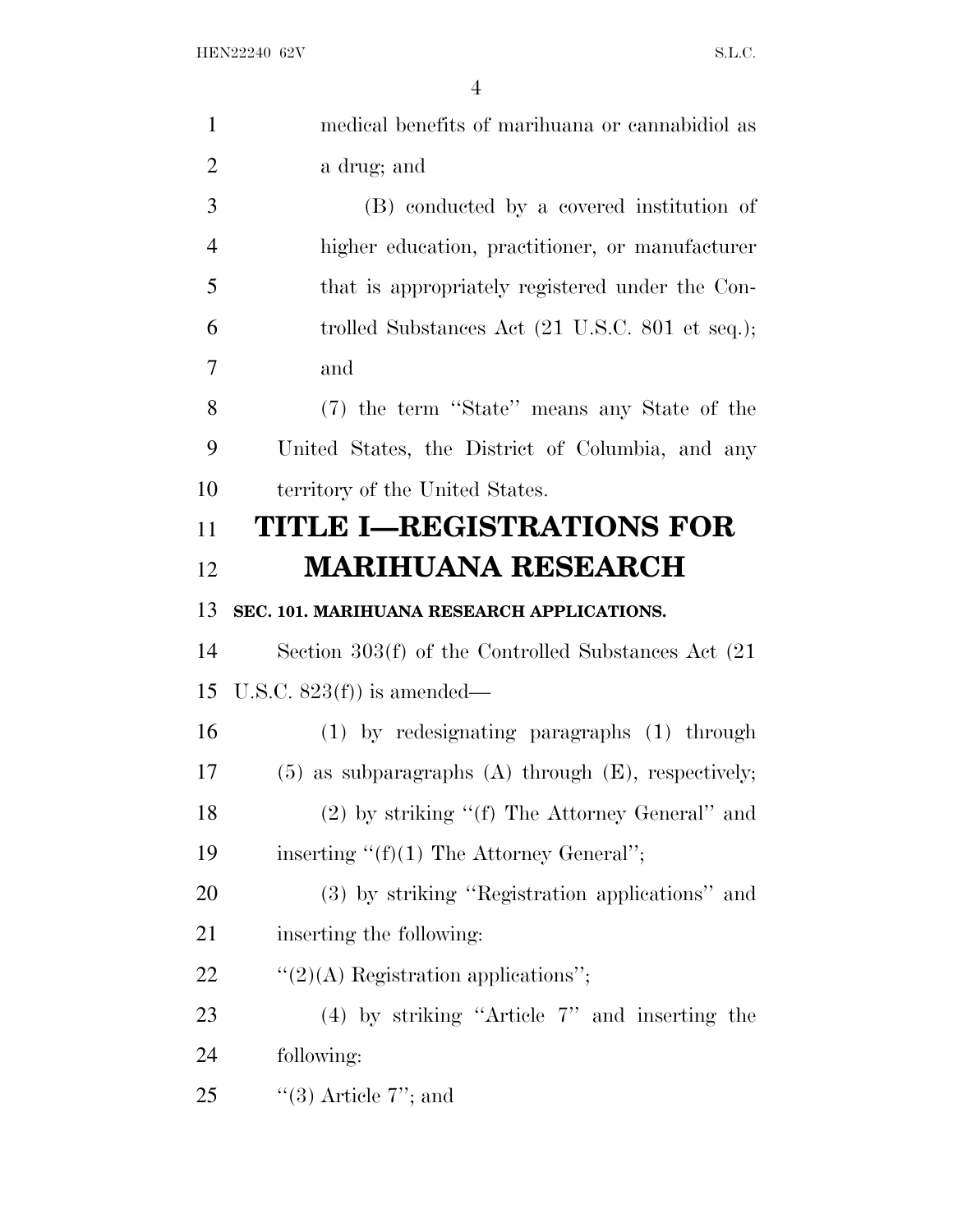| $\mathbf{1}$   | $(5)$ by inserting after paragraph $(2)(A)$ , as so   |
|----------------|-------------------------------------------------------|
| $\overline{2}$ | designated, the following:                            |
| 3              | "(B)(i) The Attorney General shall register a practi- |
| 4              | tioner to conduct research with marihuana if—         |
| 5              | $\lq\lq$ the applicant's research protocol—           |
| 6              | "(aa) has been reviewed and allowed—                  |
| 7              | "(AA) by the Secretary of Health and                  |
| 8              | Human Services under section 505(i) of                |
| 9              | the Federal Food, Drug, and Cosmetic Act              |
| 10             | $(21 \text{ U.S.C. } 355(i));$                        |
| 11             | "(BB) by the National Institutes of                   |
| 12             | Health or another Federal agency that                 |
| 13             | funds scientific research; or                         |
| 14             | "(CC) pursuant to sections $1301.18$                  |
| 15             | and 1301.32 of title 21, Code of Federal              |
| 16             | Regulations, or any successors thereto; and           |
| 17             | "(II) the applicant has demonstrated to the $At$ -    |
| 18             | torney General that there are effective procedures in |
| 19             | place to adequately safeguard against diversion of    |
| 20             | the controlled substance for legitimate medical or    |
| 21             | scientific use<br>pursuant to<br>section 105 of the   |
| 22             | Cannabidiol and Marihuana Research Expansion          |
| 23             | Act, including demonstrating that the security meas-  |
| 24             | ures are adequate for storing the quantity of mari-   |
| 25             | huana the applicant would be authorized to possess.   |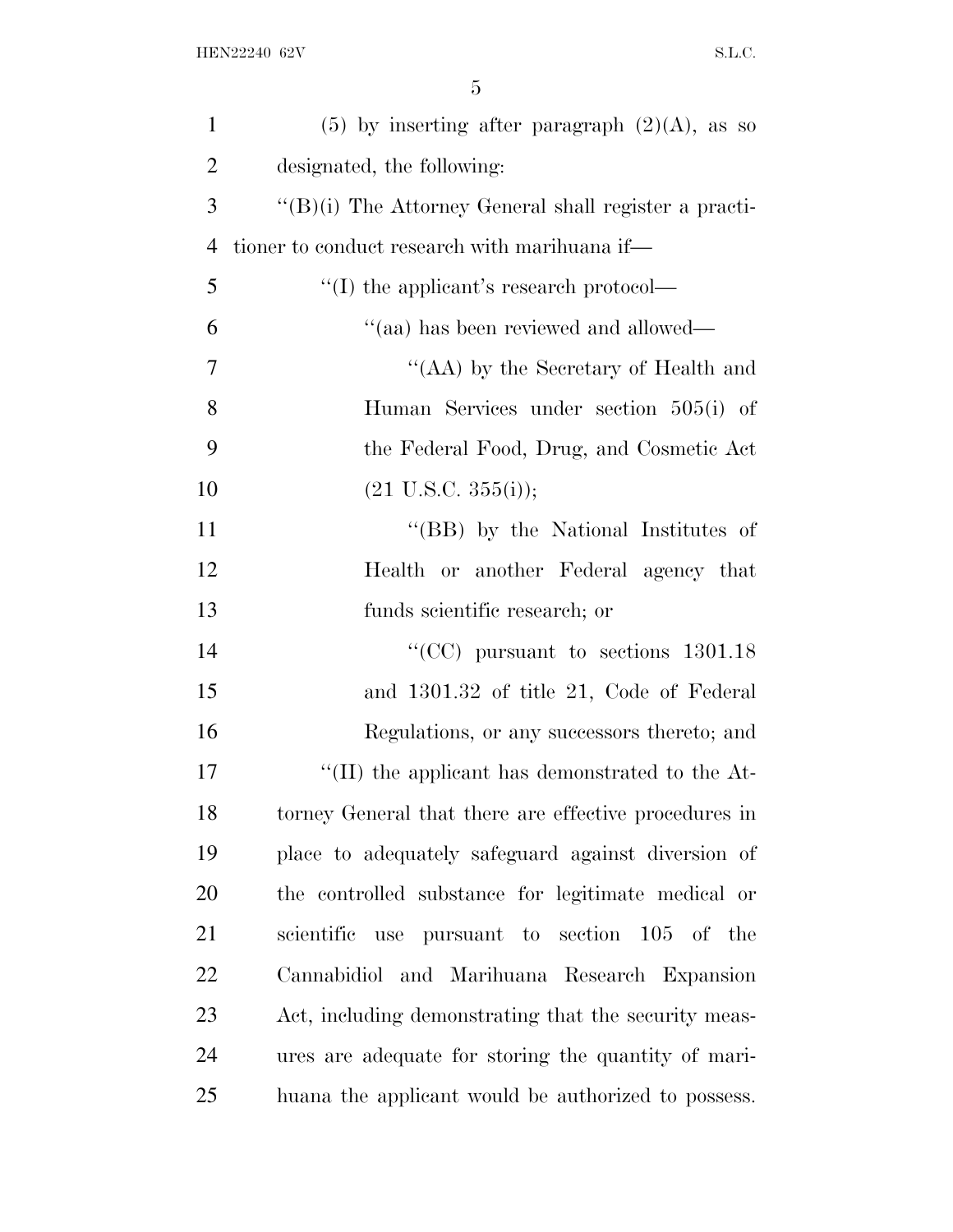''(ii) The Attorney General may deny an application for registration under this subparagraph only if the Attor- ney General determines that the issuance of the registra- tion would be inconsistent with the public interest. In de- termining the public interest, the Attorney General shall consider the factors listed in— 7 "(I) subparagraphs (B) through (E) of para-8 graph  $(1)$ ; and  $\langle (II)$  subparagraph (A) of paragraph (1), if the

 applicable State requires practitioners conducting re- search to register with a board or authority de-scribed in such subparagraph (A).

 ''(iii)(I) Not later than 60 days after the date on which the Attorney General receives a complete applica- tion for registration under this subparagraph, the Attor-ney General shall—

17  $\frac{1}{2}$  (aa) approve the application; or

''(bb) request supplemental information.

 ''(II) For purposes of subclause (I), an application shall be deemed complete when the applicant has sub- mitted documentation showing that the requirements under clause (i) are satisfied.

23 ''(iv) Not later than 30 days after the date on which the Attorney General receives supplemental information as 25 described in clause  $(iii)(I)(bb)$  in connection with an appli-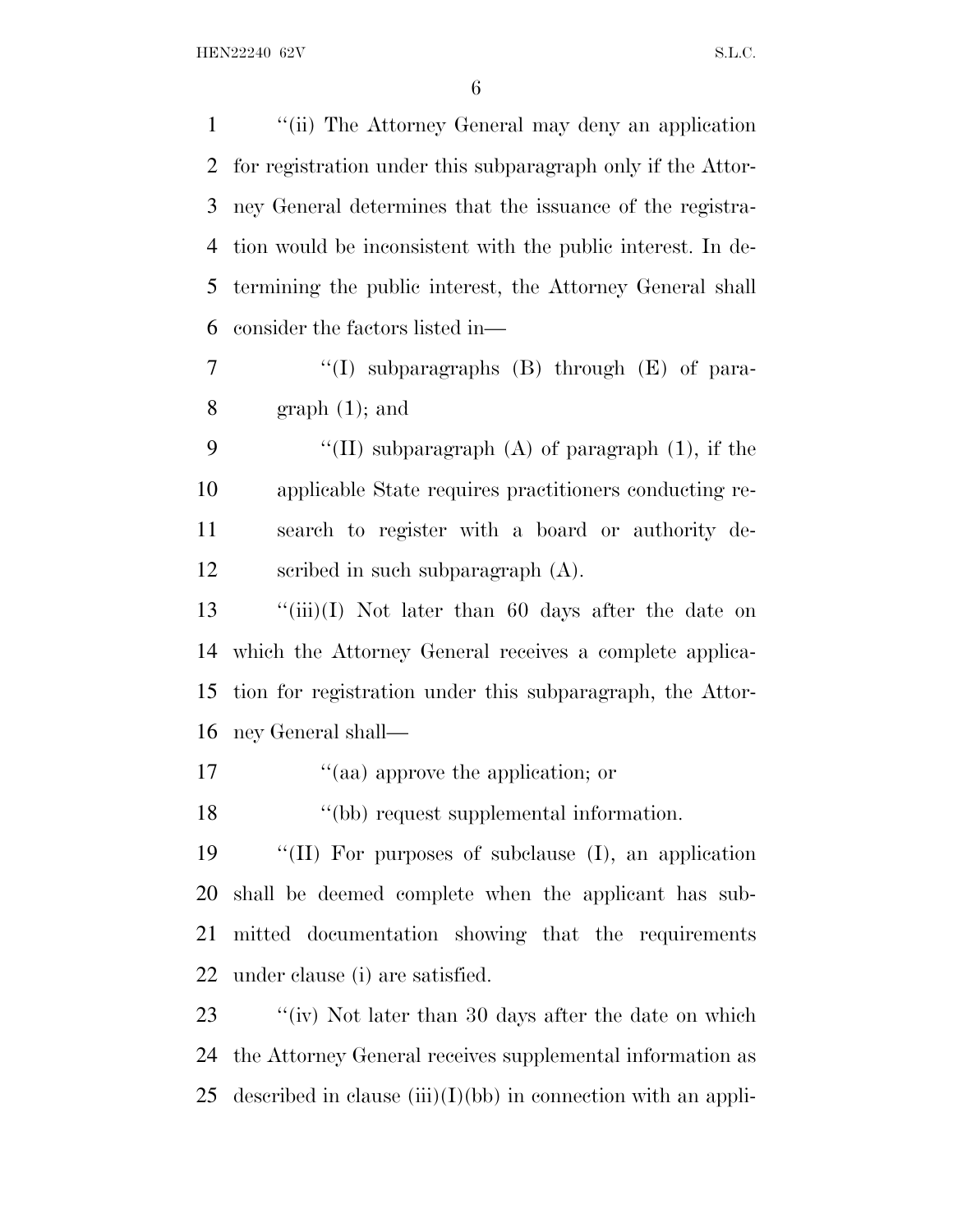cation described in this subparagraph, the Attorney Gen-eral shall approve or deny the application.

 ''(v) If an application described in this subparagraph is denied, the Attorney General shall provide a written ex-planation of the basis of denial to the applicant.''.

#### **SEC. 102. RESEARCH PROTOCOLS.**

 (a) I<sup>N</sup> GENERAL.—Paragraph (2)(B) of section 303(f) of the Controlled Substances Act (21 U.S.C. 9 823(f)), as amended by section 101 of this Act, is further amended by adding at the end the following:

 $\langle \vec{v} \rangle$  (vi)(I) If the Attorney General grants an application for registration under clause (i), the registrant may amend or supplement the research protocol without reapplying if the registrant does not change—

15 "(aa) the quantity or type of drug;

''(bb) the source of the drug; or

17  $\frac{1}{2}$  (ce) the conditions under which the drug is stored, tracked, or administered.

 $\cdot$  "(II)(aa) If a registrant under clause (i) seeks to change the type of drug, the source of the drug, or condi- tions under which the drug is stored, tracked, or adminis- tered, the registrant shall notify the Attorney General via registered mail, or an electronic means permitted by the Attorney General, not later than 30 days before imple-menting an amended or supplemental research protocol.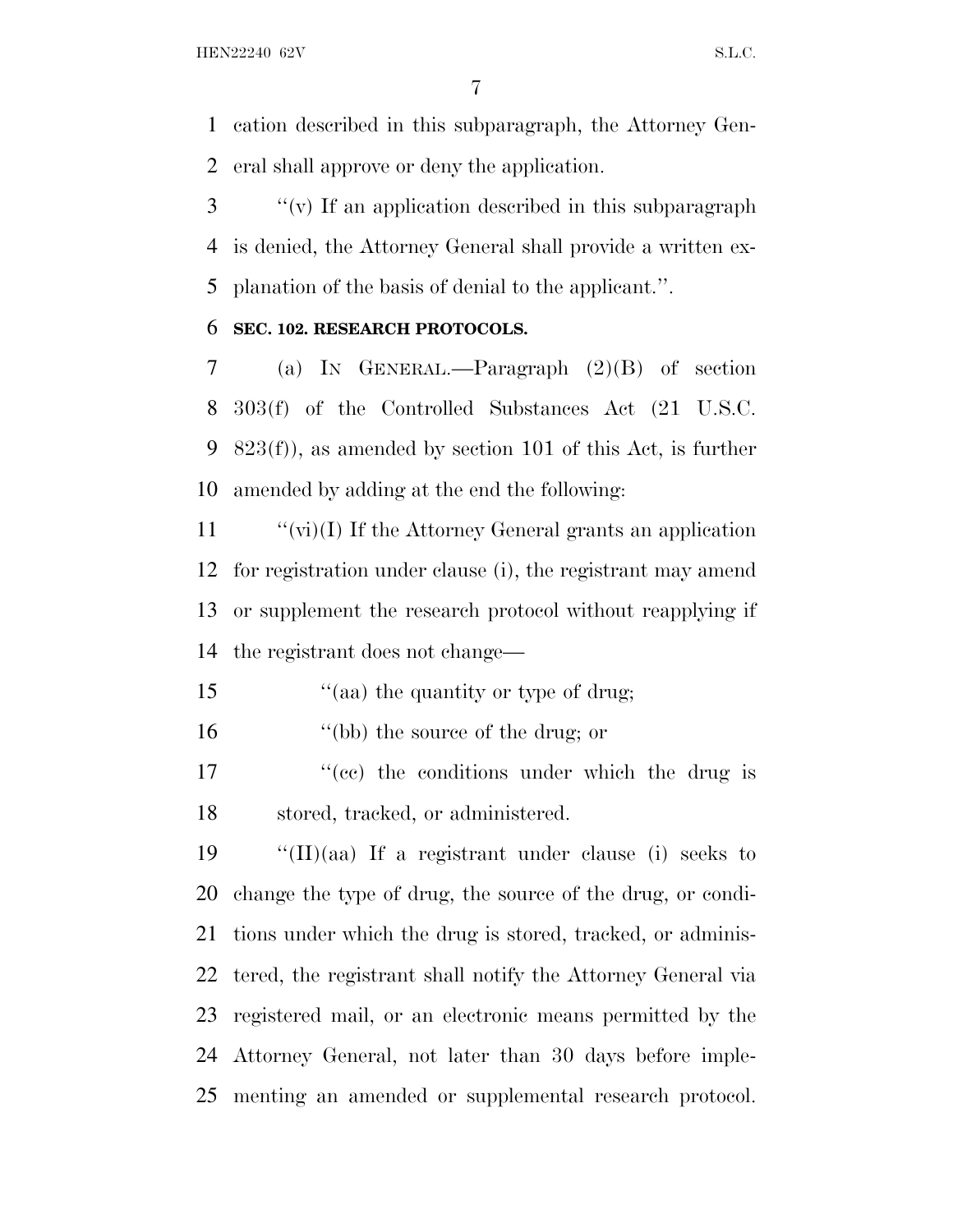''(bb) A registrant may proceed with an amended or supplemental research protocol described in item (aa) if the Attorney General does not explicitly object during the 30-day period beginning on the date on which the Attorney General receives the notice under item (aa).

 ''(cc) The Attorney General may only object to an amended or supplemental research protocol under this subclause if additional security measures are needed to safeguard against diversion or abuse.

 ''(dd) If a registrant under clause (i) seeks to address additional security measures identified by the Attorney General under item (cc), the registrant shall notify the At- torney General via registered mail, or an electronic means permitted by the Attorney General, not later than 30 days before implementing an amended or supplemental research protocol.

17 ''(ee) A registrant may proceed with an amended or supplemental research protocol described in item (dd) if the Attorney General does not explicitly object during the 30-day period beginning on the date on which the Attorney General receives the notice under item (dd).

 $\cdot$  "(III)(aa) If a registrant under clause (i) seeks to change the quantity of marihuana needed for research and the change in quantity does not impact the factors de-scribed in item (bb) or (cc) of subclause (I) of this clause,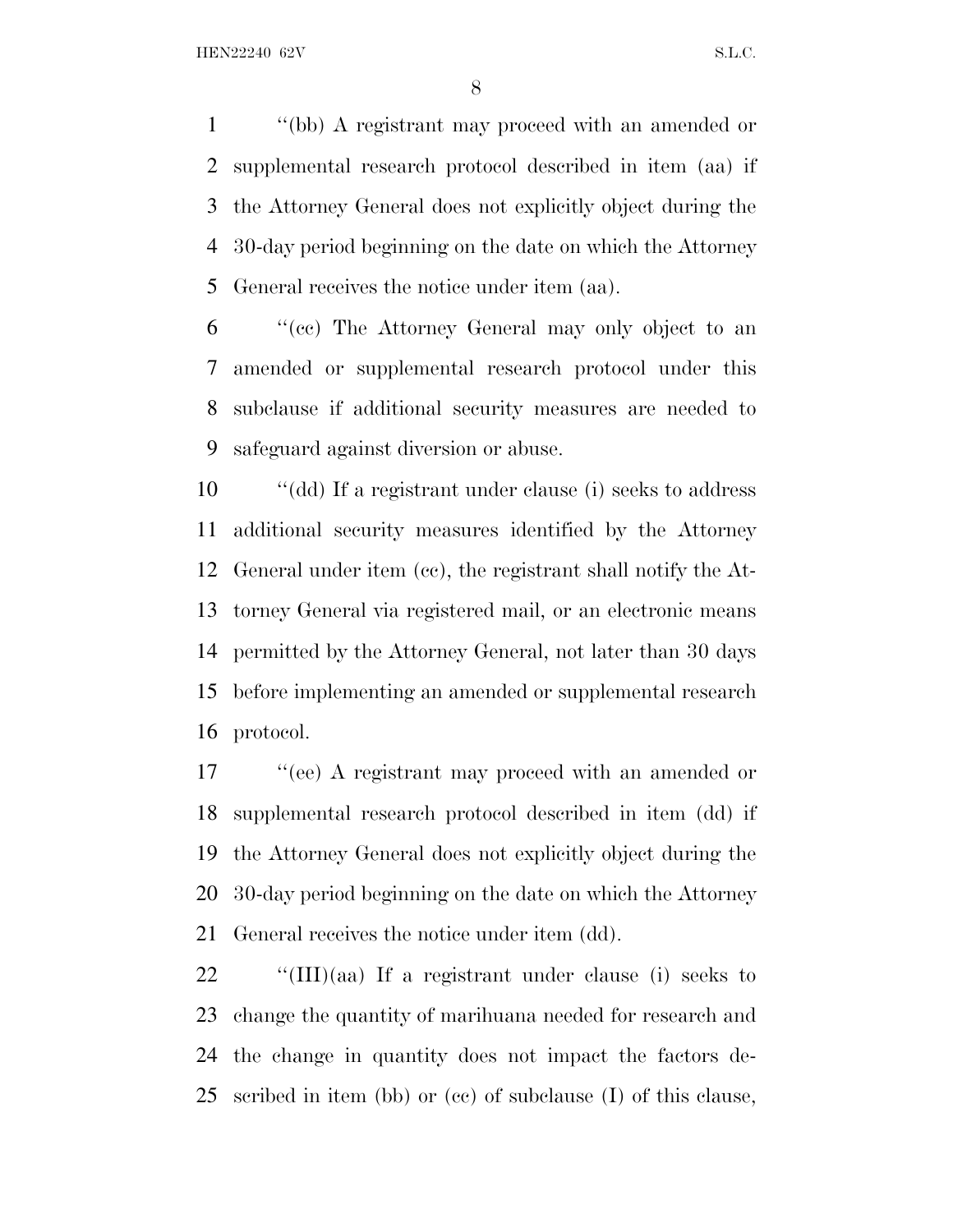| $\mathbf{1}$   | the registrant shall notify the Attorney General via reg-  |
|----------------|------------------------------------------------------------|
| 2              | istered mail or using an electronic means permitted by the |
| 3              | Attorney General.                                          |
| $\overline{4}$ | "(bb) A notification under item (aa) shall include—        |
| 5              | "(AA) the Drug Enforcement Administration                  |
| 6              | registration number of the registrant;                     |
| 7              | "(BB) the quantity of marihuana already ob-                |
| 8              | tained;                                                    |
| 9              | "(CC) the quantity of additional marihuana                 |
| 10             | needed to complete the research; and                       |
| 11             | $\lq\lq$ (DD) an attestation that the change in quan-      |
| 12             | tity does not impact the source of the drug or the         |
| 13             | conditions under which the drug is stored, tracked,        |
| 14             | or administered.                                           |
| 15             | "(cc) The Attorney General shall ensure that—              |
| 16             | "(AA) any registered mail return receipt with              |
| 17             | respect to a notification under item (aa) is sub-          |
| 18             | mitted for delivery to the registrant providing the        |
| 19             | notification not later than 3 days after receipt of the    |
| 20             | notification by the Attorney General; and                  |
| 21             | "(BB) notice of receipt of a notification using            |
| 22             | an electronic means permitted under item (aa) is           |
| 23             | provided to the registrant providing the notification      |
| 24             | not later than 3 days after receipt of the notification    |
| 25             | by the Attorney General.                                   |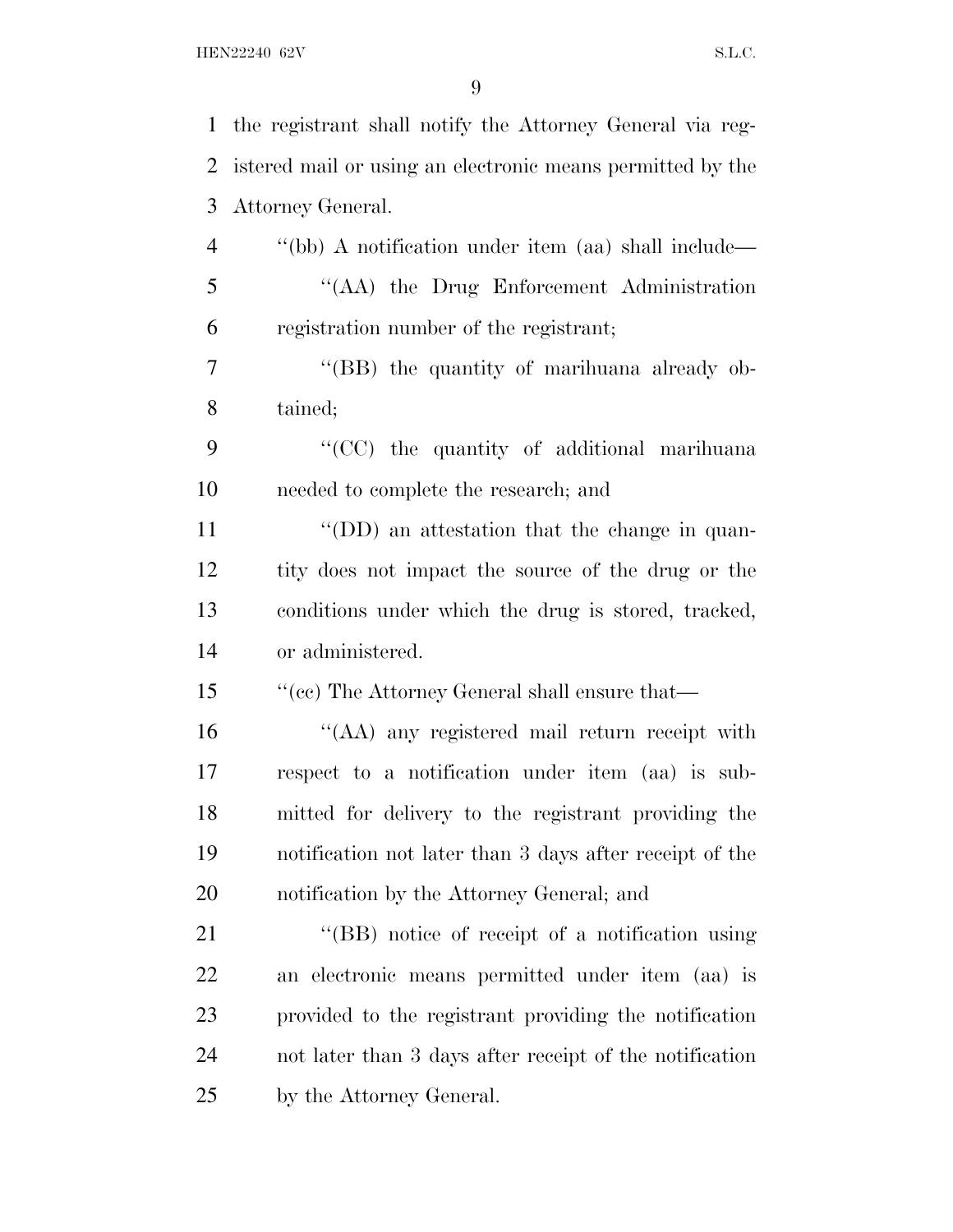''(dd)(AA) On and after the date described in subitem (BB), a registrant that submits a notification in accord- ance with item (aa) may proceed with the research as if the change in quantity has been approved on such date, unless the Attorney General notifies the registrant of an objection described in item (ee).

 ''(BB) The date described in this subitem is the date on which a registrant submitting a notification under item (aa) receives the registered mail return receipt with re- spect to the notification or the date on which the reg- istrant receives notice that the notification using an elec- tronic means permitted under item (aa) was received by the Attorney General, as the case may be.

 ''(ee) A notification submitted under item (aa) shall be deemed to be approved unless the Attorney General, not later than 10 days after receiving the notification, ex- plicitly objects based on a finding that the change in quan-tity—

 ''(AA) does impact the source of the drug or the conditions under which the drug is stored, tracked, or administered; or

22 "(BB) necessitates that the registrant imple- ment additional security measures to safeguard against diversion or abuse.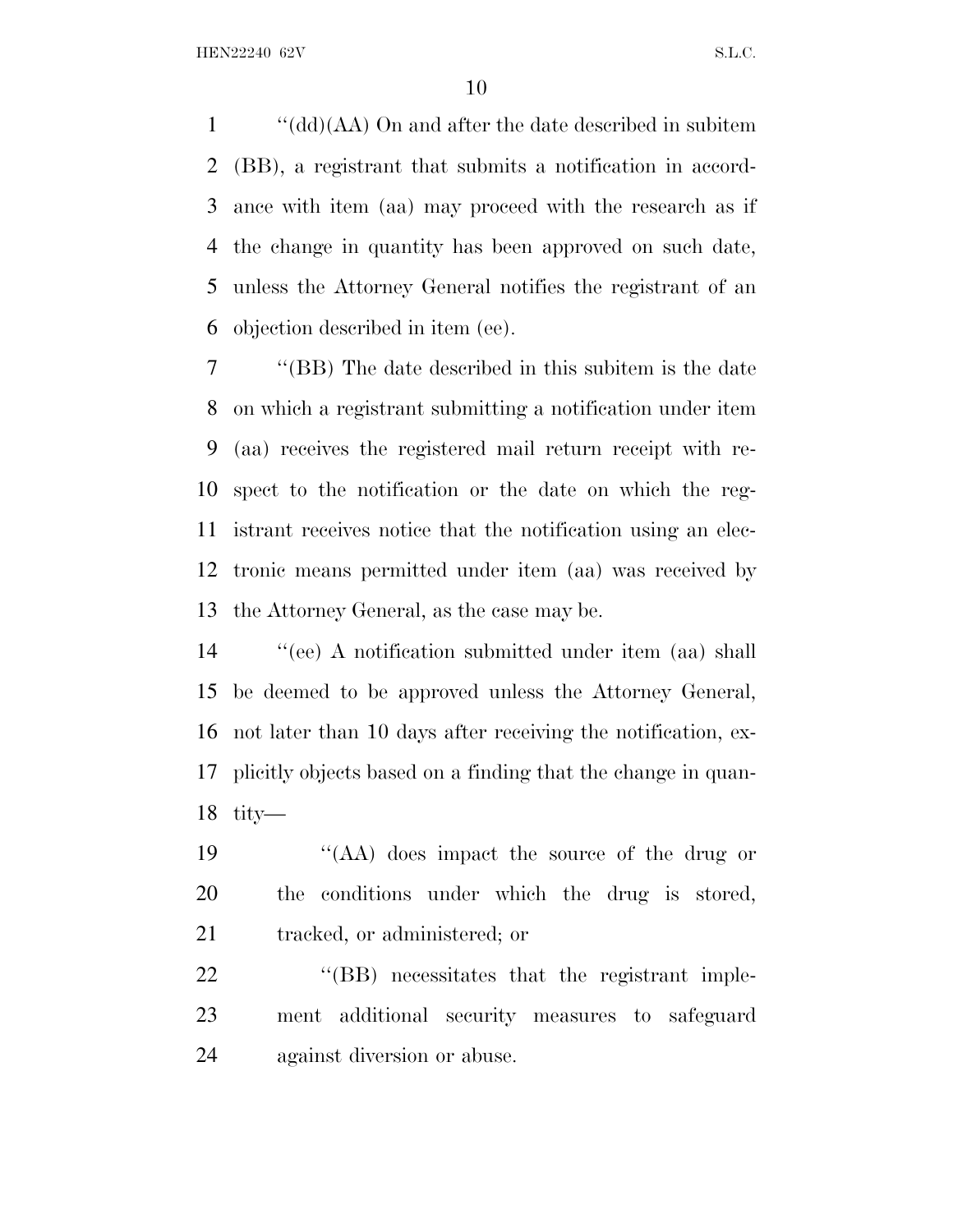| $\mathbf{1}$   | " $(IV)$ Nothing in this clause shall limit the authority   |
|----------------|-------------------------------------------------------------|
| 2              | of the Secretary of Health and Human Services over re-      |
| 3              | quirements related to research protocols, including         |
| $\overline{4}$ | changes in-                                                 |
| 5              | "(aa) the method of administration of mari-                 |
| 6              | huana;                                                      |
| 7              | "(bb) the dosing of marihuana; and                          |
| 8              | "(cc) the number of individuals or patients in-             |
| 9              | volved in research.".                                       |
| 10             | (b) REGULATIONS.—Not later than 1 year after the            |
| 11             | date of enactment of this Act, the Attorney General shall   |
| 12             | promulgate regulations to carry out the amendment made      |
| 13             | by this section.                                            |
| 14             | SEC. 103. APPLICATIONS TO MANUFACTURE MARIHUANA             |
| 15             | FOR RESEARCH.                                               |
| 16             | (a) IN GENERAL.—Section 303 of the Controlled               |
| 17             | Substances Act (21 U.S.C. 823) is amended—                  |
| 18             | $(1)$ by redesignating subsections $(e)$ through $(k)$      |
| 19             | as subsections (d) through (l), respectively;               |
| 20             | $(2)$ by inserting after subsection (b) the fol-            |
| 21             | lowing:                                                     |
| 22             | " $(e)(1)(A)$ As it relates to applications to manufac-     |
| 23             | ture marihuana for research purposes, if the Attorney       |
| 24             |                                                             |
|                | General places a notice in the Federal Register to increase |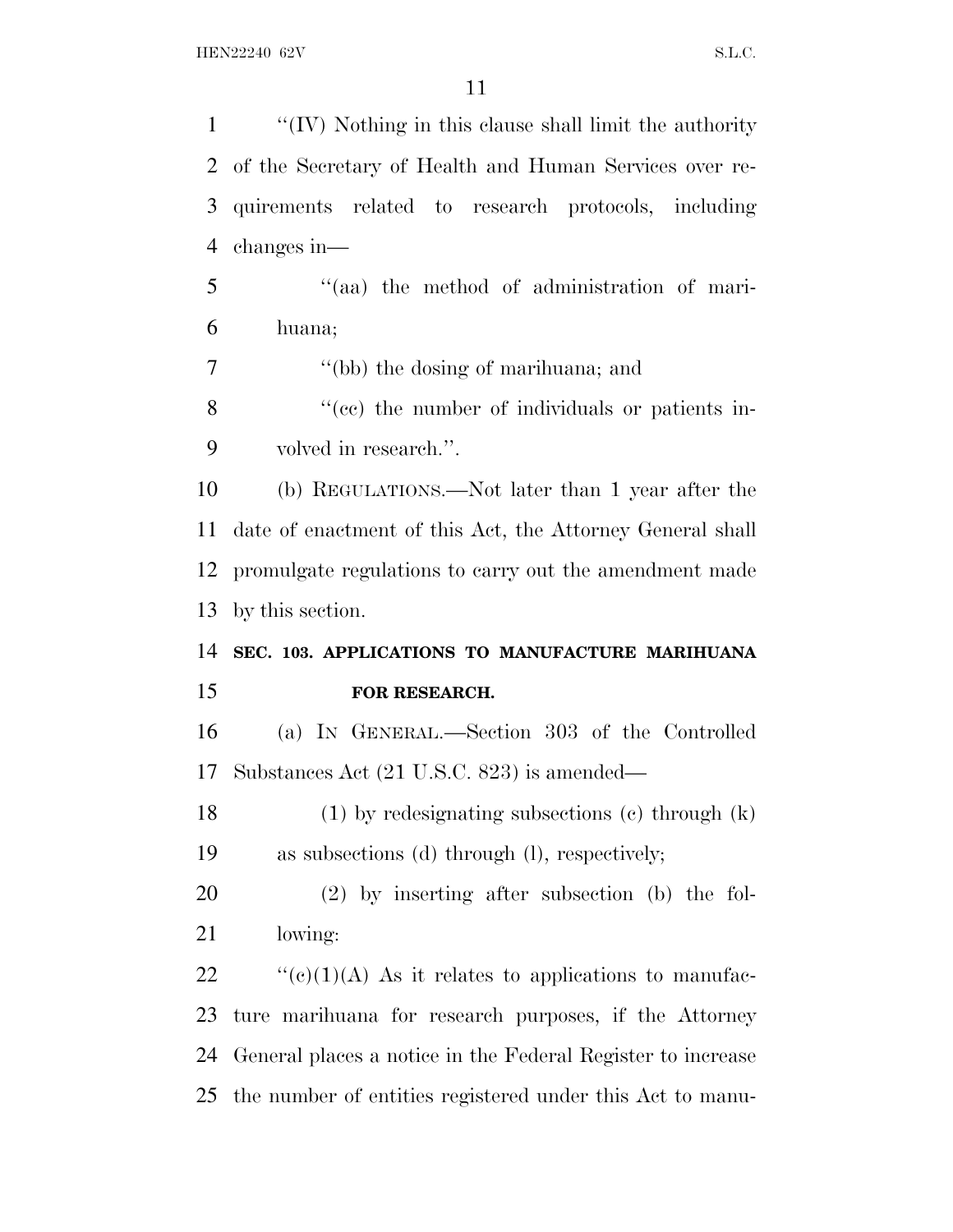| $\mathbf 1$ | facture marihuana to supply appropriately registered re-    |
|-------------|-------------------------------------------------------------|
| 2           | searchers in the United States, the Attorney General shall, |
| 3           | not later than 60 days after the date on which the Attor-   |
| 4           | ney General receives a completed application-               |
| 5           | "(i) approve the application; or                            |
| 6           | "(ii) request supplemental information.                     |
| 7           | "(B) For purposes of subparagraph (A), an applica-          |
| 8           | tion shall be deemed complete when the applicant has sub-   |
| 9           | mitted documentation showing each of the following:         |
| 10          | "(i) The requirements designated in the notice              |
| 11          | in the Federal Register are satisfied.                      |
| 12          | "(ii) The requirements under this Act are satis-            |
| 13          | fied.                                                       |
| 14          | "(iii) The applicant will limit the transfer and            |
| 15          | sale of any marihuana manufactured under this sub-          |
| 16          | section-                                                    |
| 17          | $\lq\lq (I)$<br>to researchers who are<br>registered        |
| 18          | under this Act to conduct research with con-                |
| 19          | trolled substances in schedule I; and                       |
| 20          | "(II) for purposes of use in preclinical re-                |
| 21          | search or in a clinical investigation pursuant to           |
| 22          | an investigational new drug exemption under                 |
| 23          | 505(i) of the Federal Food, Drug, and Cos-                  |
| 24          | metic Act (21 U.S.C. 355(i)).                               |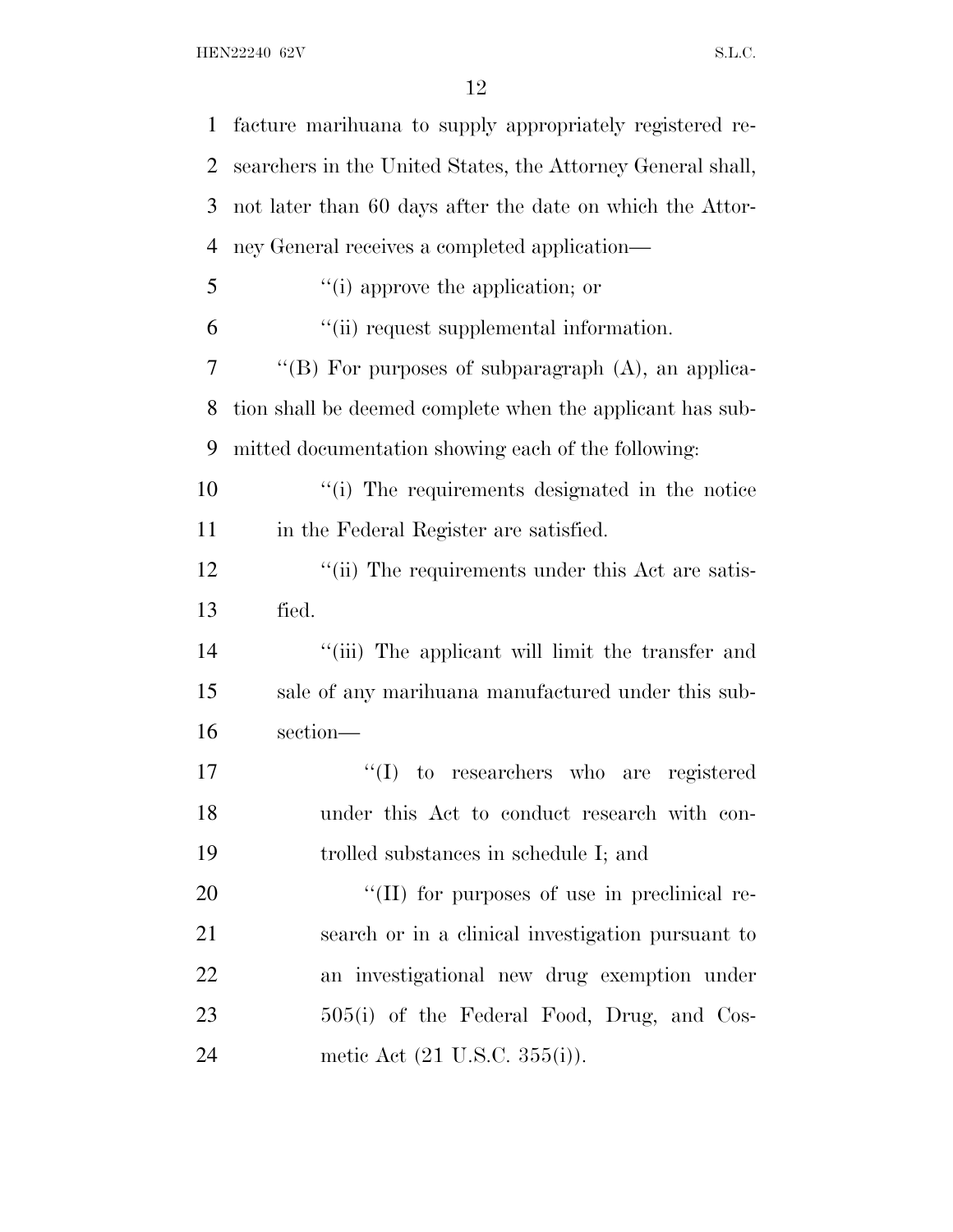1 ''(iv) The applicant will transfer or sell any marihuana manufactured under this subsection only with prior, written consent for the transfer or sale by the Attorney General. ''(v) The applicant has completed the applica-

 tion and review process under subsection (a) for the bulk manufacture of controlled substances in sched-ule I.

 ''(vi) The applicant has established and begun operation of a process for storage and handling of controlled substances in schedule I, including for in- ventory control and monitoring security in accord- ance with section 105 of the Cannabidiol and Mari-huana Research Expansion Act.

 ''(vii) The applicant is licensed by each State in which the applicant will conduct operations under this subsection, to manufacture marihuana, if that State requires such a license.

 ''(C) Not later than 30 days after the date on which the Attorney General receives supplemental information 21 requested under subparagraph  $(A)(ii)$  with respect to an application, the Attorney General shall approve or deny the application.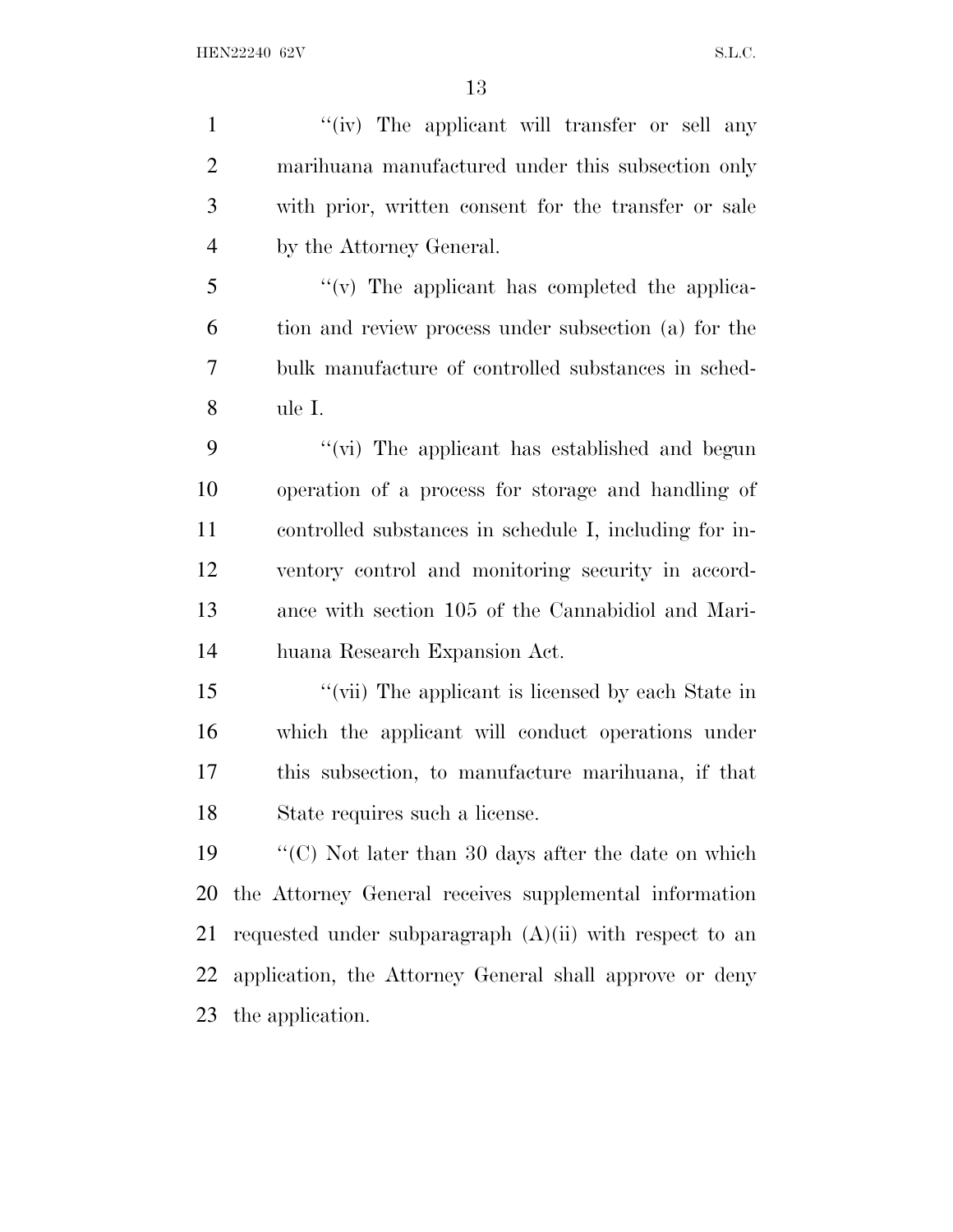| $\mathbf{1}$   | $\lq(2)$ If an application described in this subsection is  |
|----------------|-------------------------------------------------------------|
| $\overline{2}$ | denied, the Attorney General shall provide a written expla- |
| 3              | nation of the basis of denial to the applicant.";           |
| $\overline{4}$ | $(3)$ in subsection $(h)(2)$ , as so redesignated, by       |
| 5              | striking "subsection (f)" each place it appears and         |
| 6              | inserting "subsection (g)";                                 |
| 7              | $(4)$ in subsection $(j)(1)$ , as so redesignated, by       |
| 8              | striking "subsection (d)" and inserting "subsection         |
| 9              | $(e)$ "; and                                                |
| 10             | $(5)$ in subsection $(k)$ , as so redesignated, by          |
| 11             | striking "subsection (f)" each place it appears and         |
| 12             | inserting "subsection (g)".                                 |
| 13             | (b) TECHNICAL AND CONFORMING AMENDMENTS.-                   |
| 14             | (1) The Controlled Substances Act (21 U.S.C.                |
| 15             | $801$ et seq.) is amended—                                  |
| 16             | (A) in section 102 (21 U.S.C. 802)—                         |
| 17             | (i) in paragraph $(52)(B)$ —                                |
| 18             | (I) by striking " $303(f)$ " each                           |
| 19             | place it appears and inserting                              |
| 20             | " $303(g)$ "; and                                           |
| 21             | (II) in clause (i), by striking                             |
| 22             | "(d), or $(e)$ " and inserting "(e), or                     |
| 23             | $(f)$ "; and                                                |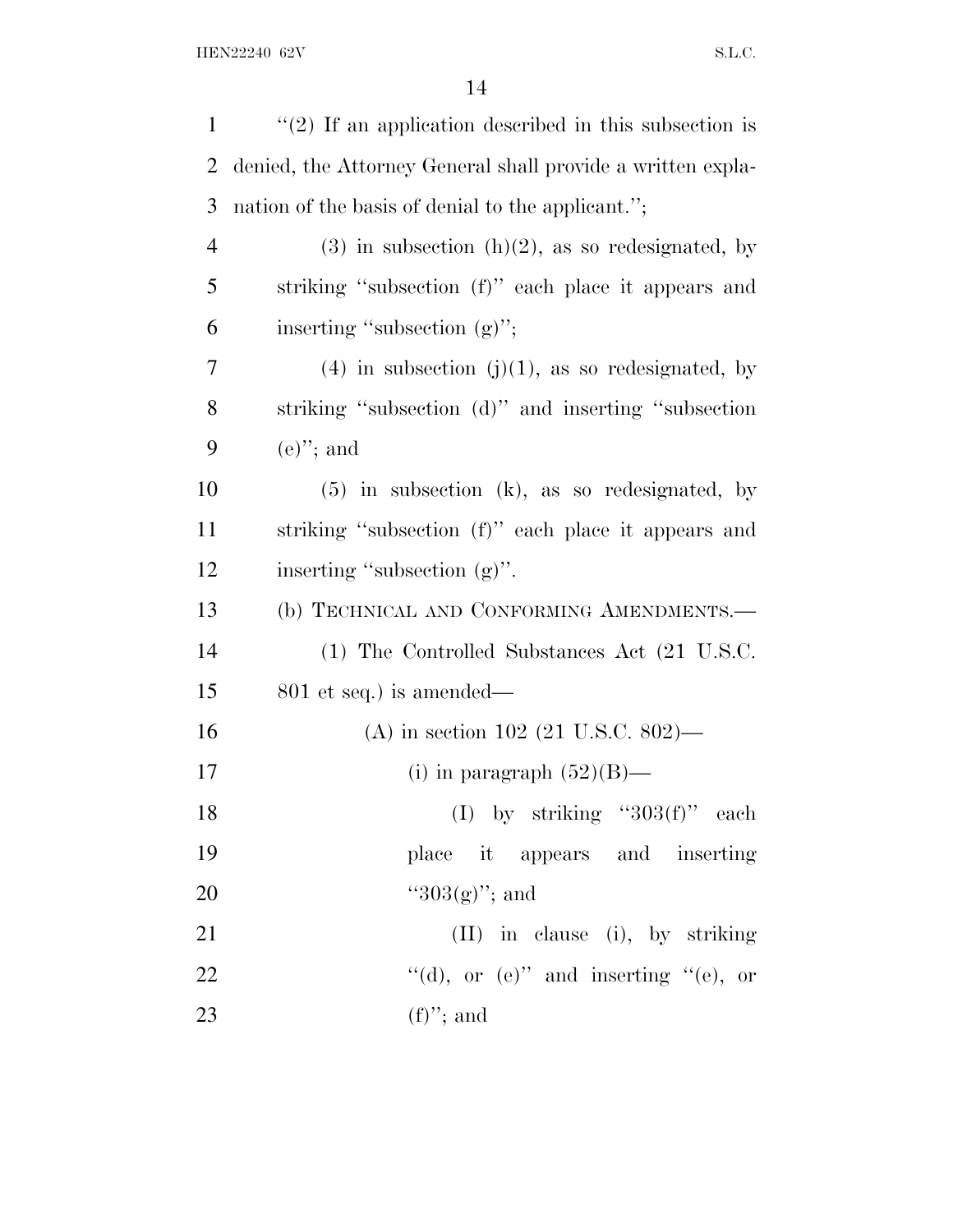| $\mathbf{1}$   | (ii) in paragraph $(54)$ , by striking               |
|----------------|------------------------------------------------------|
| $\overline{2}$ | " $303(f)$ " each place it appears and insert-       |
| 3              | ing " $303(g)$ ";                                    |
| $\overline{4}$ | (B) in section $302(g)(5)(A)(iii)(I)(bb)$ (21        |
| 5              | U.S.C. $822(g)(5)(A)(iii)(I)(bb)$ , by striking      |
| 6              | " $303(f)$ " and inserting " $303(g)$ ";             |
| $\tau$         | (C) in section $304$ (21 U.S.C. 824), by             |
| 8              | striking " $303(g)(1)$ " each place it appears and   |
| 9              | inserting " $303(h)(1)$ ";                           |
| 10             | (D) in section $307(d)(2)$ (21 U.S.C.                |
| 11             | $827(d)(2)$ , by striking "303(f)" and inserting     |
| 12             | " $303(g)$ ";                                        |
| 13             | (E) in section $309A(a)(2)$ (21 U.S.C.               |
| 14             | $829a(a)(2)$ , in the matter preceding subpara-      |
| 15             | graph (A), by striking " $303(g)(2)$ " and insert-   |
| 16             | ing "303(h)(2)";                                     |
| 17             | (F) in section 311(h) $(21 \text{ U.S.C. } 831(h)),$ |
| 18             | by striking " $303(f)$ " each place it appears and   |
| 19             | inserting " $303(g)$ ";                              |
| 20             | (G) in section $401(h)(2)$ (21 U.S.C.                |
| 21             | $841(h)(2)$ , by striking "303(f)" each place it     |
| 22             | appears and inserting " $303(g)$ ";                  |
| 23             | (H) in section $403(c)(2)(B)$ (21 U.S.C.             |
| 24             | $843(c)(2)(B)$ , by striking "303(f)" and insert-    |
| 25             | ing " $303(g)$ "; and                                |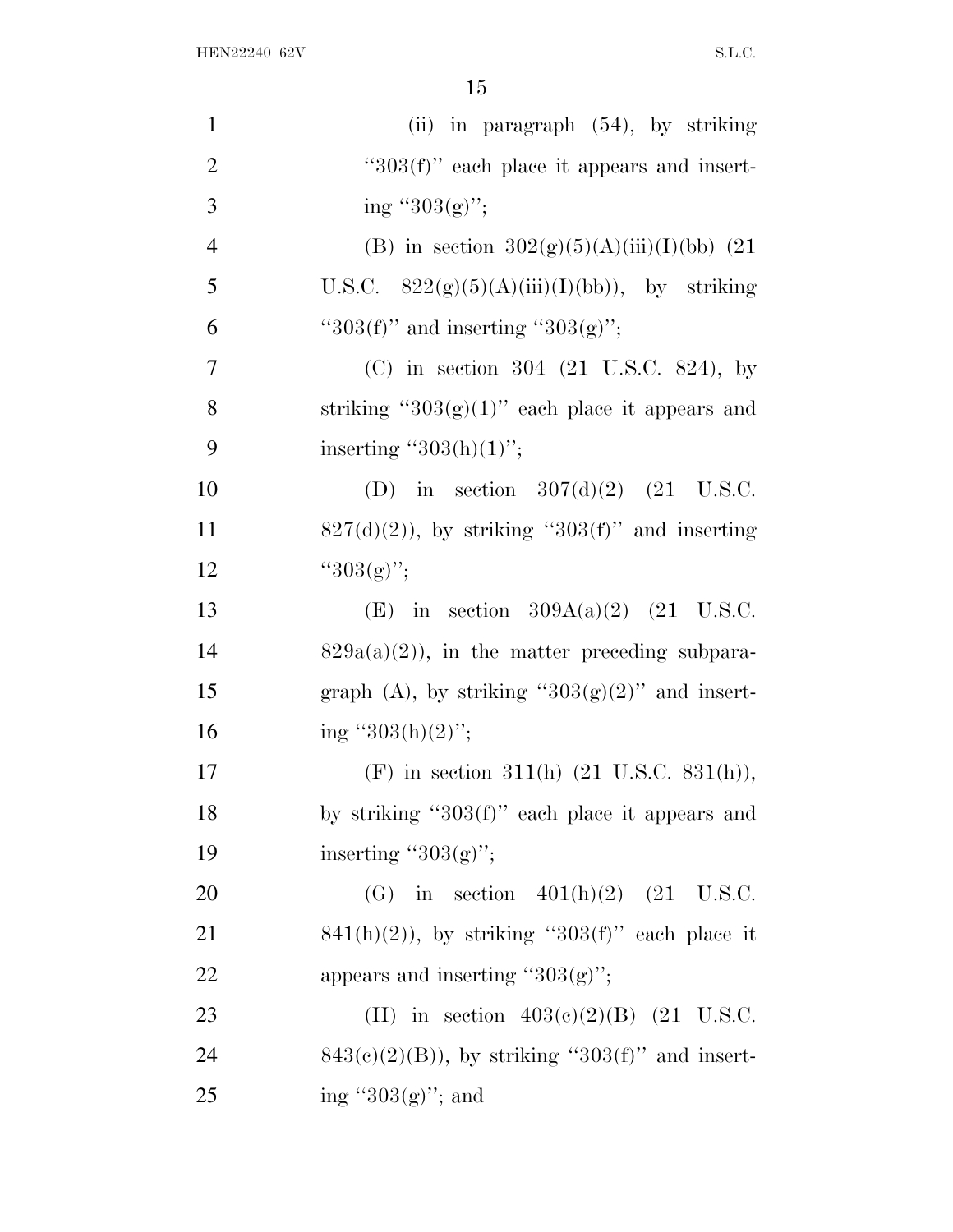| $\mathbf{1}$   | (I) in section $512(e)(1)$ (21 U.S.C.                       |
|----------------|-------------------------------------------------------------|
| $\overline{2}$ | $882(c)(1)$ ) by striking "303(f)" and inserting            |
| 3              | " $303(g)$ ".                                               |
| $\overline{4}$ | $(2)$ Section 1008 $(e)$ of the Controlled Sub-             |
| 5              | stances Import and Export Act $(21 \text{ U.S.C. } 958(e))$ |
| 6              | is amended—                                                 |
| $\overline{7}$ | (A) in paragraph $(1)$ , by striking "303(d)"               |
| 8              | and inserting " $303(e)$ "; and                             |
| 9              | (B) in paragraph $(2)(B)$ , by striking                     |
| 10             | " $303(h)$ " and inserting " $303(i)$ ".                    |
| 11             | $(3)$ Title V of the Public Health Service Act $(42)$       |
| 12             | U.S.C. 290aa et seq.) is amended—                           |
| 13             | (A) in section $520E-4(c)$ (42 U.S.C.                       |
| 14             | 290bb–36d(c)), by striking "303(g)(2)(B)" and               |
| 15             | inserting " $303(h)(2)(B)$ "; and                           |
| 16             | (B) in section $544(a)(3)$ (42 U.S.C.                       |
| 17             | $290d-d-3(a)(3)$ , by striking "303(g)" and in-             |
| 18             | serting " $303(h)$ ".                                       |
| 19             | (4) Title XVIII of the Social Security Act (42)             |
| <b>20</b>      | U.S.C. $1395$ et seq.) is amended—                          |
| 21             | (A) in section $1833(bb)(3)(B)$ (42 U.S.C.                  |
| 22             | $1395l(bb)(3)(B)$ , by striking "303(g)" and in-            |
| 23             | serting " $303(h)$ ";                                       |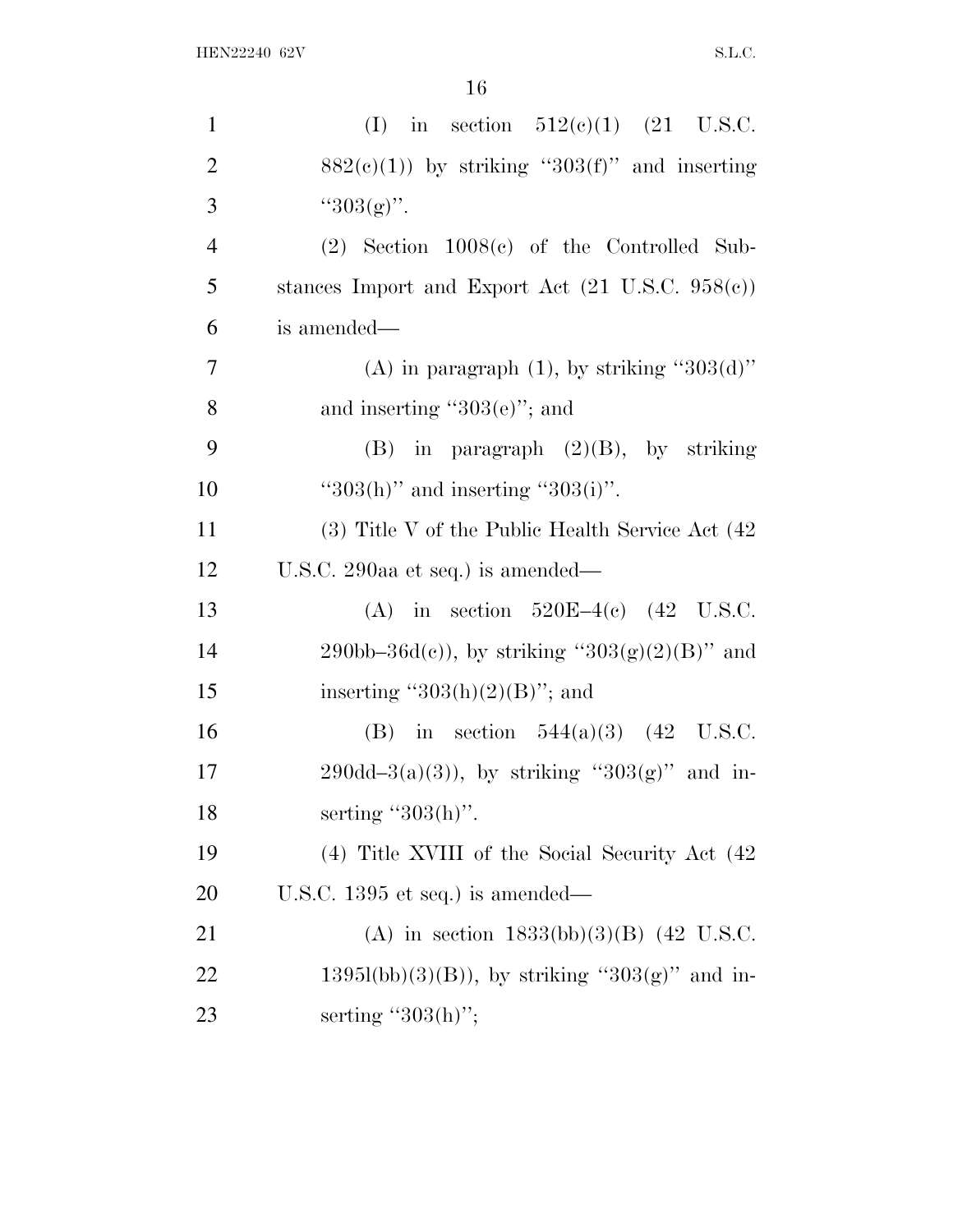| $\mathbf{1}$   | (B) in section $1834(0)(3)(C)(ii)$ (42 U.S.C.            |
|----------------|----------------------------------------------------------|
| 2              | $1395m(o)(3)(C(ii))$ , by striking "303(g)" and          |
| 3              | inserting " $303(h)$ "; and                              |
| $\overline{4}$ | (C) in section $1866F(c)(3)(C)$ (42 U.S.C.               |
| 5              | $1395cc-6(c)(3)(C)$ , by striking "303(g)" and           |
| 6              | inserting " $303(h)$ ".                                  |
| 7              | (5) Section $1903(aa)(2)(C)(ii)$ of the Social Se-       |
| 8              | curity Act $(42 \text{ U.S.C. } 1396b(aa)(2)(C)(ii))$ is |
| 9              | amended by striking " $303(g)$ " each place it appears   |
| 10             | and inserting " $303(h)$ ".                              |
|                |                                                          |

## **SEC. 104. ADEQUATE AND UNINTERRUPTED SUPPLY.**

 On an annual basis, the Attorney General shall assess whether there is an adequate and uninterrupted supply of marihuana, including of specific strains, for research pur-poses.

#### **SEC. 105. SECURITY REQUIREMENTS.**

 (a) I<sup>N</sup> GENERAL.—An individual or entity engaged in researching marihuana or its components shall store it in a securely locked, substantially constructed cabinet.

 (b) REQUIREMENTS FOR OTHER MEASURES.—Any other security measures required by the Attorney General to safeguard against diversion shall be consistent with those required for practitioners conducting research on other controlled substances in schedules I and II in section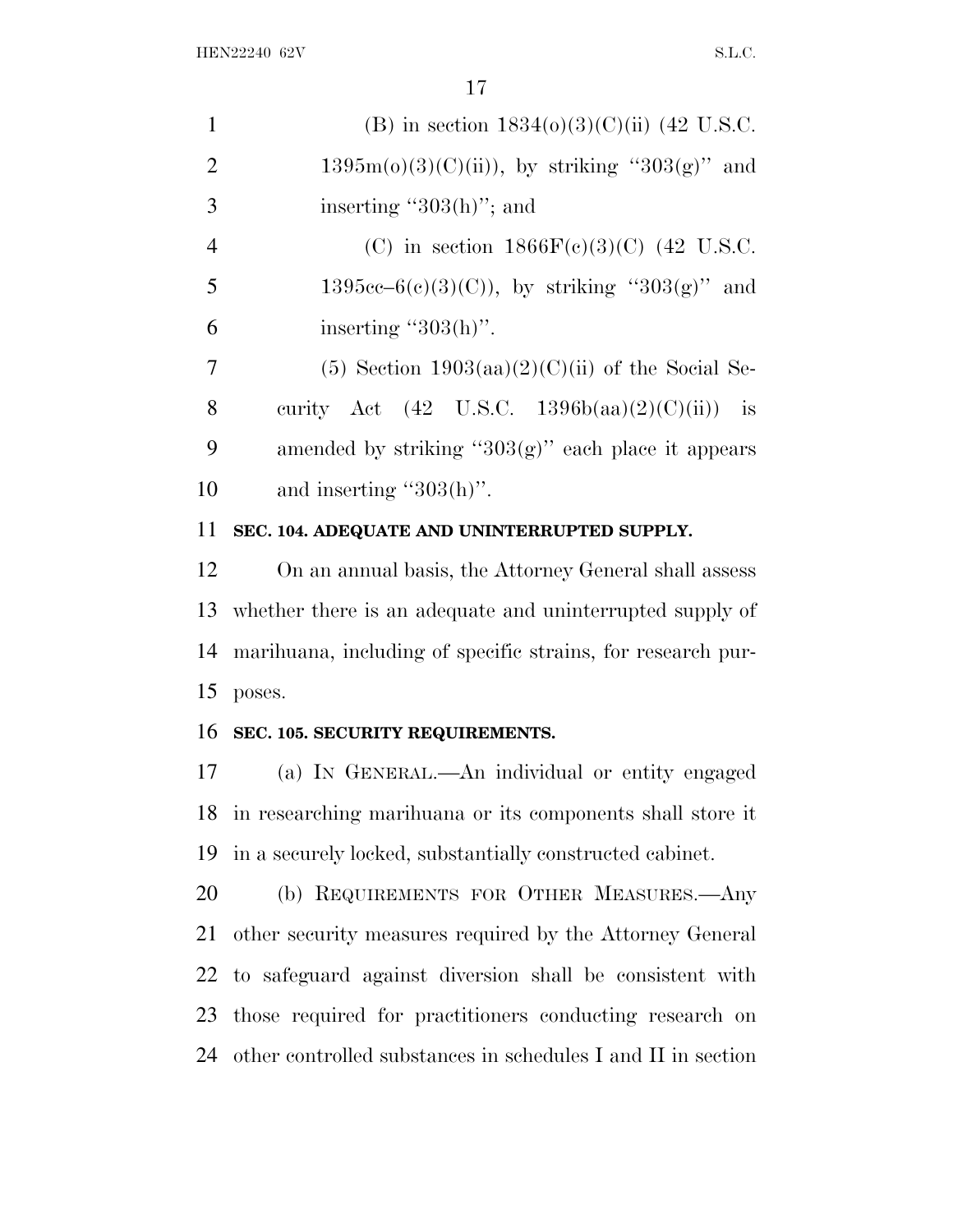202(c) of the Controlled Substances Act (21 U.S.C. 812(c)) that have a similar risk of diversion and abuse. **SEC. 106. PROHIBITION AGAINST REINSTATING INTER- DISCIPLINARY REVIEW PROCESS FOR NON- NIH-FUNDED RESEARCHERS.** The Secretary of Health and Human Services may not— (1) reinstate the Public Health Service inter- disciplinary review process described in the guidance entitled ''Guidance on Procedures for the Provision of Marijuana for Medical Research'' (issued on May 21, 1999); or (2) require another review of scientific protocols that is applicable only to research on marihuana or its components. **TITLE II—DEVELOPMENT OF FDA-APPROVED DRUGS USING CANNABIDIOL AND MARIHUANA**

**SEC. 201. MEDICAL RESEARCH ON CANNABIDIOL.**

 Notwithstanding any provision of the Controlled Sub- stances Act (21 U.S.C. 801 et seq.), the Safe and Drug- Free Schools and Communities Act (20 U.S.C. 7101 et seq.), chapter 81 of title 41, United States Code, or any other Federal law, an appropriately registered covered in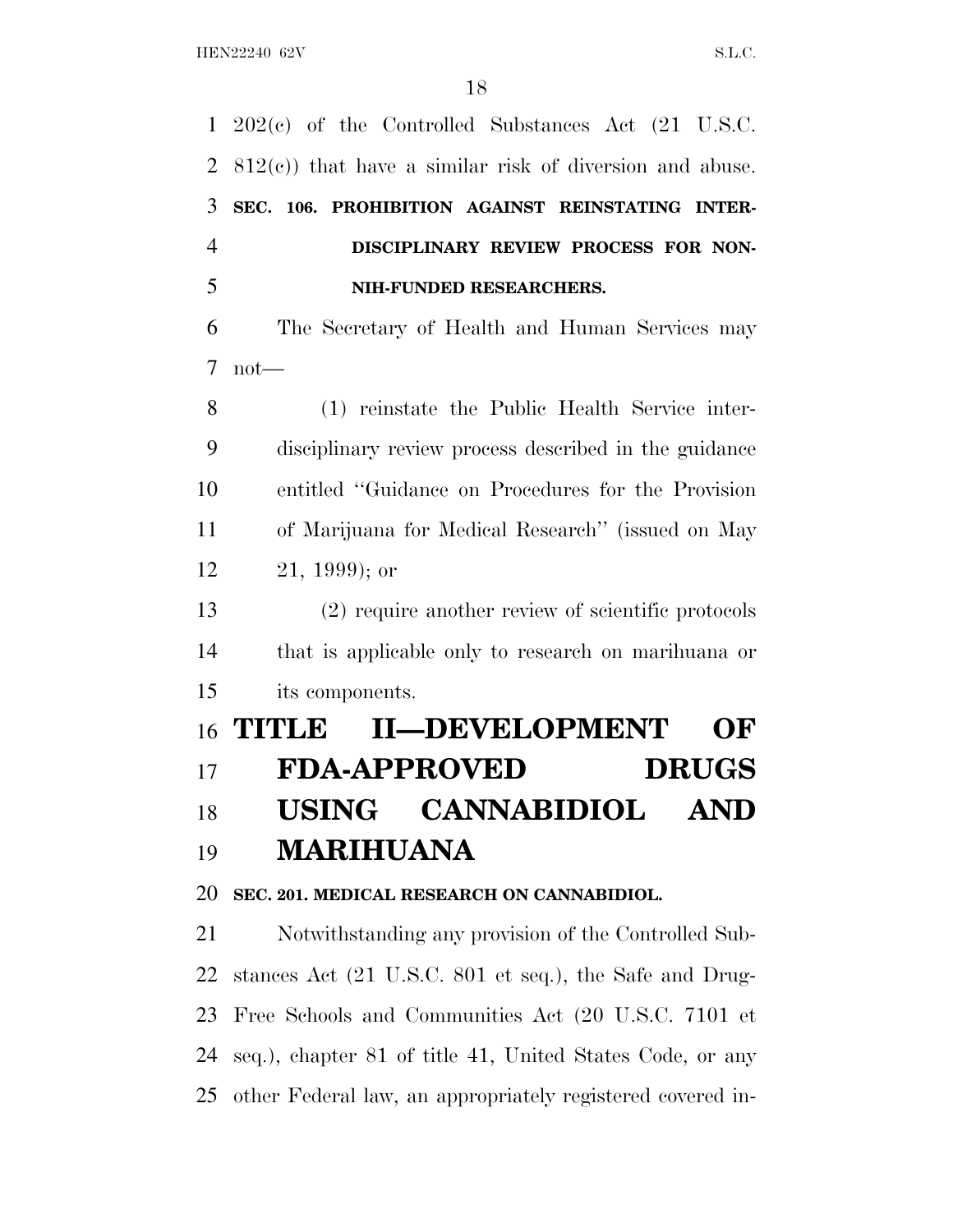HEN22240 62V S.L.C.

 stitution of higher education, a practitioner, or a manufac- turer may manufacture, distribute, dispense, or possess marihuana or cannabidiol if the marihuana or cannabidiol is manufactured, distributed, dispensed, or possessed, re- spectively, for purposes of medical research for drug devel- opment or subsequent commercial production in accord-ance with section 202.

# **SEC. 202. REGISTRATION FOR THE COMMERCIAL PRODUC- TION AND DISTRIBUTION OF FOOD AND DRUG ADMINISTRATION-APPROVED DRUGS.**

 The Attorney General shall register an applicant to manufacture or distribute cannabidiol or marihuana for the purpose of commercial production of a drug containing or derived from marihuana that is approved by the Sec- retary of Health and Human Services under section 505 of the Federal Food, Drug, and Cosmetic Act (21 U.S.C. 355), in accordance with the applicable requirements under subsection (a) or (b) of section 303 of the Con-trolled Substances Act (21 U.S.C. 823).

 **SEC. 203. IMPORTATION OF CANNABIDIOL FOR RESEARCH PURPOSES.**

 The Controlled Substances Import and Export Act (21 U.S.C. 951 et seq.) is amended—

24 (1) in section 1002(a)  $(21 \text{ U.S.C. } 952(a))$ —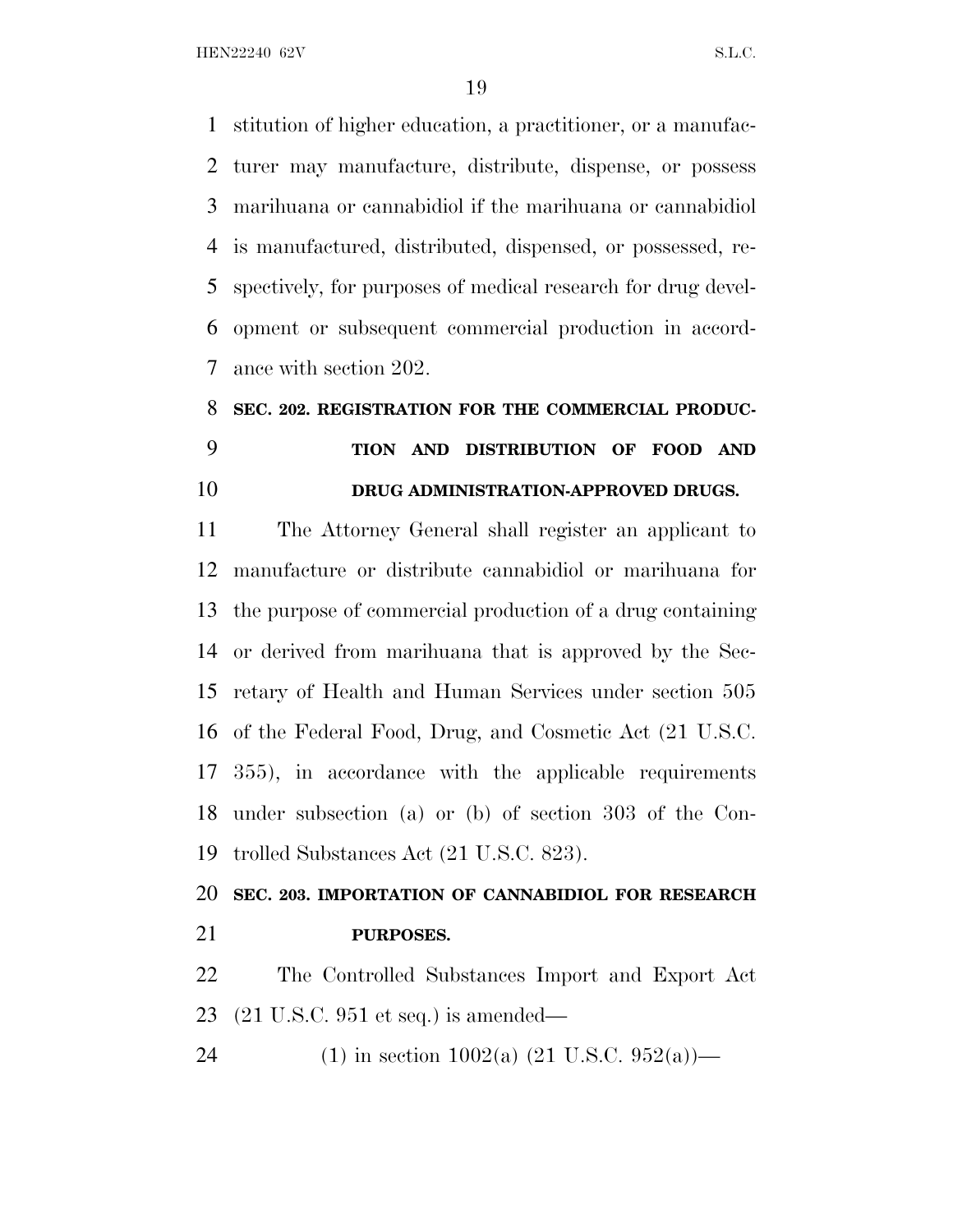| $\mathbf{1}$   | $(A)$ in paragraph $(1)$ , by striking "and" at              |
|----------------|--------------------------------------------------------------|
| $\overline{2}$ | the end;                                                     |
| 3              | (B) in paragraph $(2)(C)$ , by inserting                     |
| $\overline{4}$ | "and" after "uses,"; and                                     |
| 5              | (C) inserting before the undesignated mat-                   |
| 6              | ter following paragraph $(2)(C)$ the following:              |
| 7              | $\cdot\cdot$ (3) such amounts of marihuana or cannabidiol    |
| 8              | (as defined in section 2 of the Cannabidiol and Mar-         |
| 9              | ihuana Research Expansion Act) as are—                       |
| 10             | "(A) approved for medical research for                       |
| 11             | drug development (as such terms are defined in               |
| 12             | section 2 of the Cannabidiol and Marihuana Re-               |
| 13             | search Expansion Act), or                                    |
| 14             | "(B) necessary for registered manufactur-                    |
| 15             | ers to manufacture drugs containing marihuana                |
| 16             | or cannabidiol that have been approved for use               |
| 17             | by the Commissioner of Food and Drugs under                  |
| 18             | the Federal Food, Drug, and Cosmetic Act (21)                |
| 19             | U.S.C. 301 et seq.),"; and                                   |
| 20             | $(2)$ in section 1007 $(21 \text{ U.S.C. } 957)$ , by amend- |
| 21             | ing subsection (a) to read as follows:                       |
| 22             | "(a)(1) Except as provided in paragraph $(2)$ , no per-      |
| 23             | son may-                                                     |
| 24             | "(A) import into the customs territory of the                |
| 25             | United States from any place outside thereof (but            |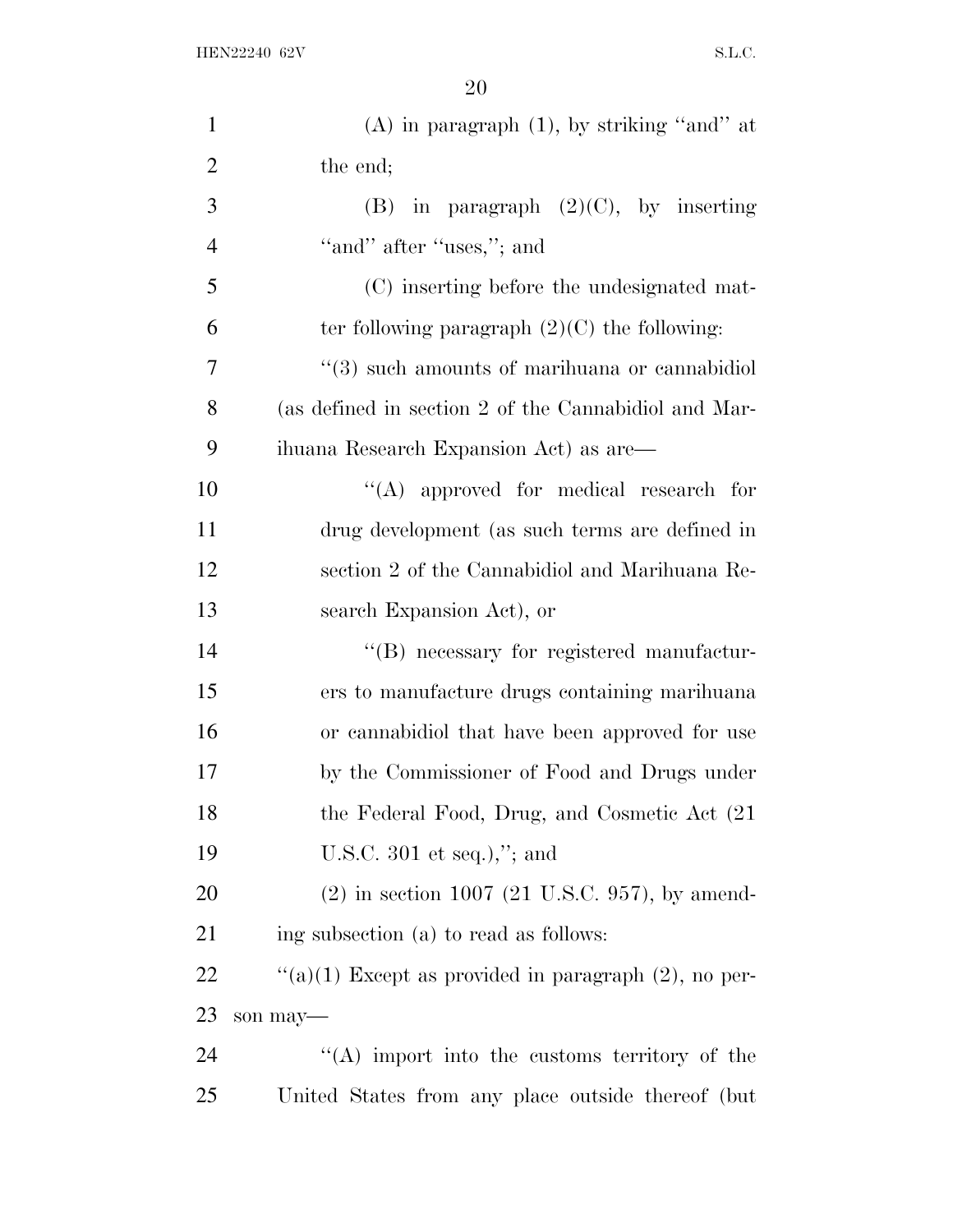- within the United States), or import into the United States from any place outside thereof, any controlled substance or list I chemical, or
- ''(B) export from the United States any con-trolled substance or list I chemical,

 unless there is in effect with respect to such person a reg- istration issued by the Attorney General under section 1008, or unless such person is exempt from registration under subsection (b).

 ''(2) Paragraph (1) shall not apply to the import or export of marihuana or cannabidiol (as defined in section 2 of the Cannabidiol and Marihuana Research Expansion Act) that has been approved for—

14  $\langle (A) \rangle$  medical research for drug development au- thorized under section 201 of the Cannabidiol and Marihuana Research Expansion Act; or

17 <sup>"</sup>(B) use by registered manufacturers to manu- facture drugs containing marihuana or cannabidiol that have been approved for use by the Commis- sioner of Food and Drugs under the Federal Food, Drug, and Cosmetic Act (21 U.S.C. 301 et seq.).''.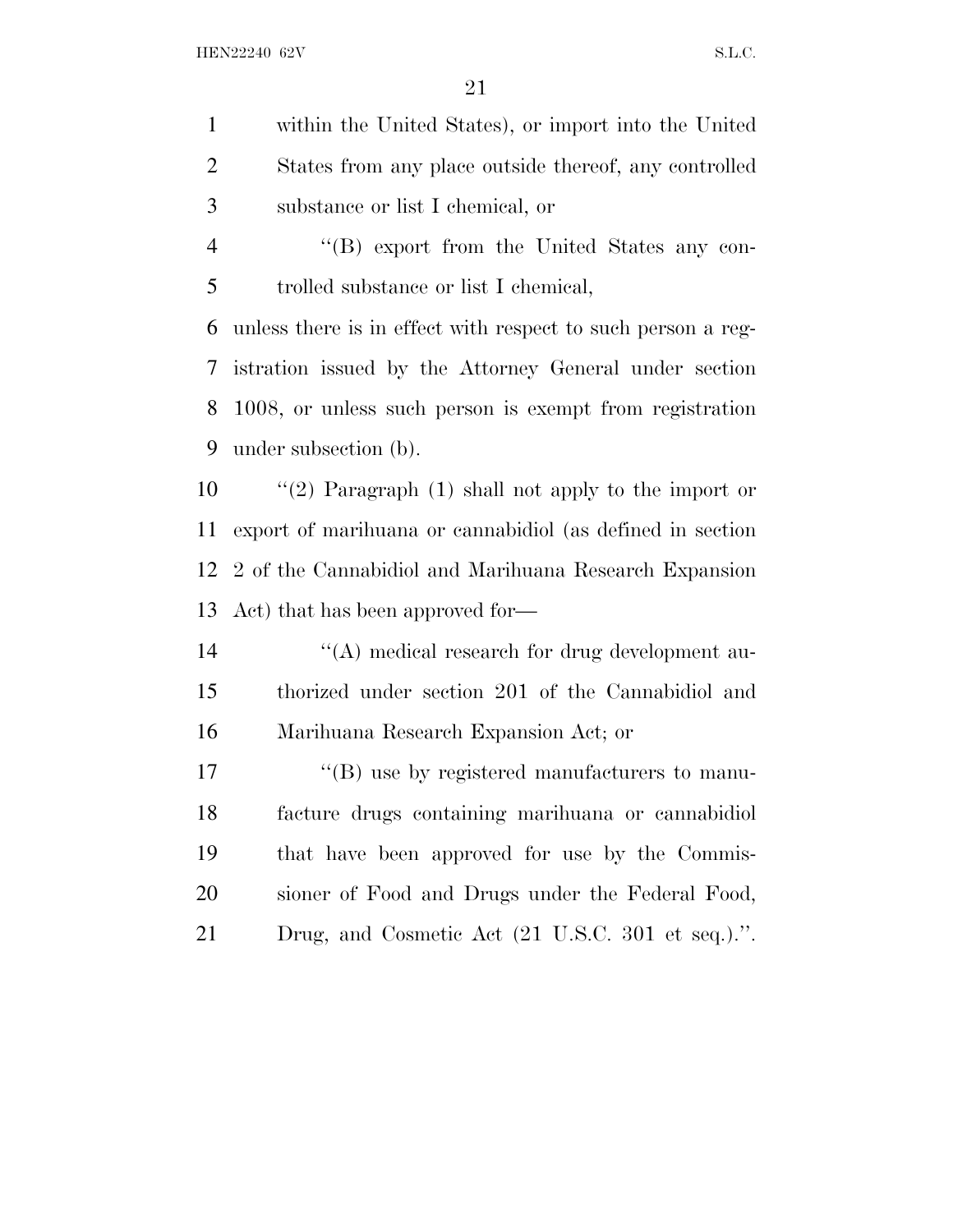# **TITLE III—DOCTOR-PATIENT RELATIONSHIP**

#### **SEC. 301. DOCTOR-PATIENT RELATIONSHIP.**

 It shall not be a violation of the Controlled Sub- stances Act (21 U.S.C. 801 et seq.) for a State-licensed physician to discuss—

 (1) the currently known potential harms and benefits of marihuana derivatives, including cannabidiol, as a treatment with the legal guardian of the patient of the physician if the patient is a child; or

 (2) the currently known potential harms and benefits of marihuana and marihuana derivatives, including cannabidiol, as a treatment with the pa- tient or the legal guardian of the patient of the phy-sician if the patient is a legal adult.

# **TITLE IV—FEDERAL RESEARCH**

### **SEC. 401. FEDERAL RESEARCH.**

 (a) I<sup>N</sup> GENERAL.—Not later than 1 year after the date of enactment of this Act, the Secretary of Health and Human Services, in coordination with the Director of the National Institutes of Health and the heads of other rel- evant Federal agencies, shall submit to the Caucus on International Narcotics Control, the Committee on the Ju-diciary, and the Committee on Health, Education, Labor,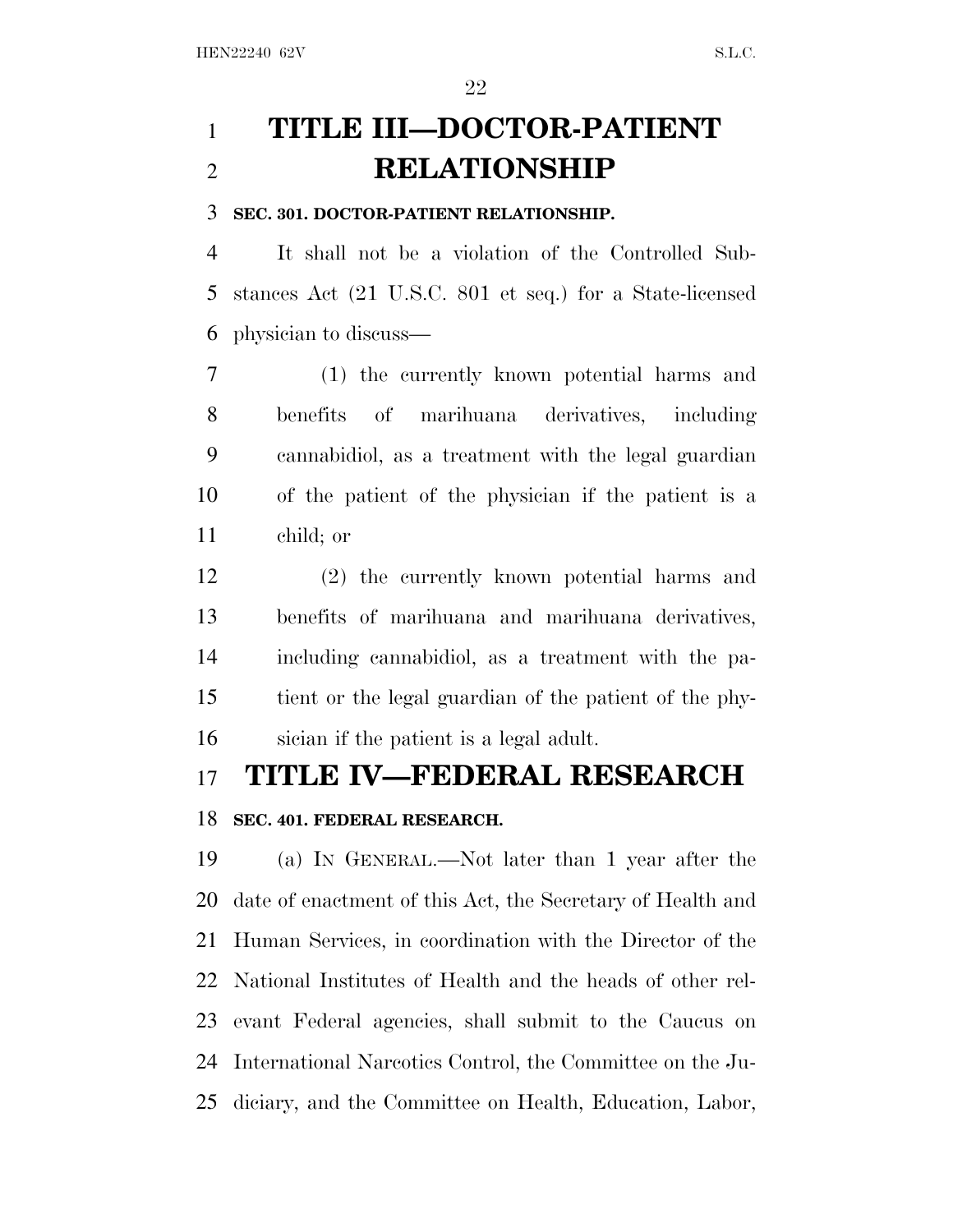and Pensions of the Senate and the Committee on Energy and Commerce and the Committee on the Judiciary of the House of Representatives a report on— (1) the potential therapeutic effects of cannabidiol or marihuana on serious medical condi- tions, including intractable epilepsy; (2) the potential effects of marihuana, includ- $8 \quad \text{ing}$ — (A) the effect of increasing delta-9- tetrahydrocannabinol levels on the human body and developing adolescent brains; and (B) the effect of various delta-9- tetrahydrocannabinol levels on cognitive abili- ties, such as those that are required to operate motor vehicles or other heavy equipment; and (3) the barriers associated with researching marihuana or cannabidiol in States that have legal- ized the use of such substances, which shall in- clude— (A) recommendations as to how such bar- riers might be overcome, including whether pub- lic-private partnerships or Federal-State re- search partnerships may or should be imple-mented to provide researchers with access to